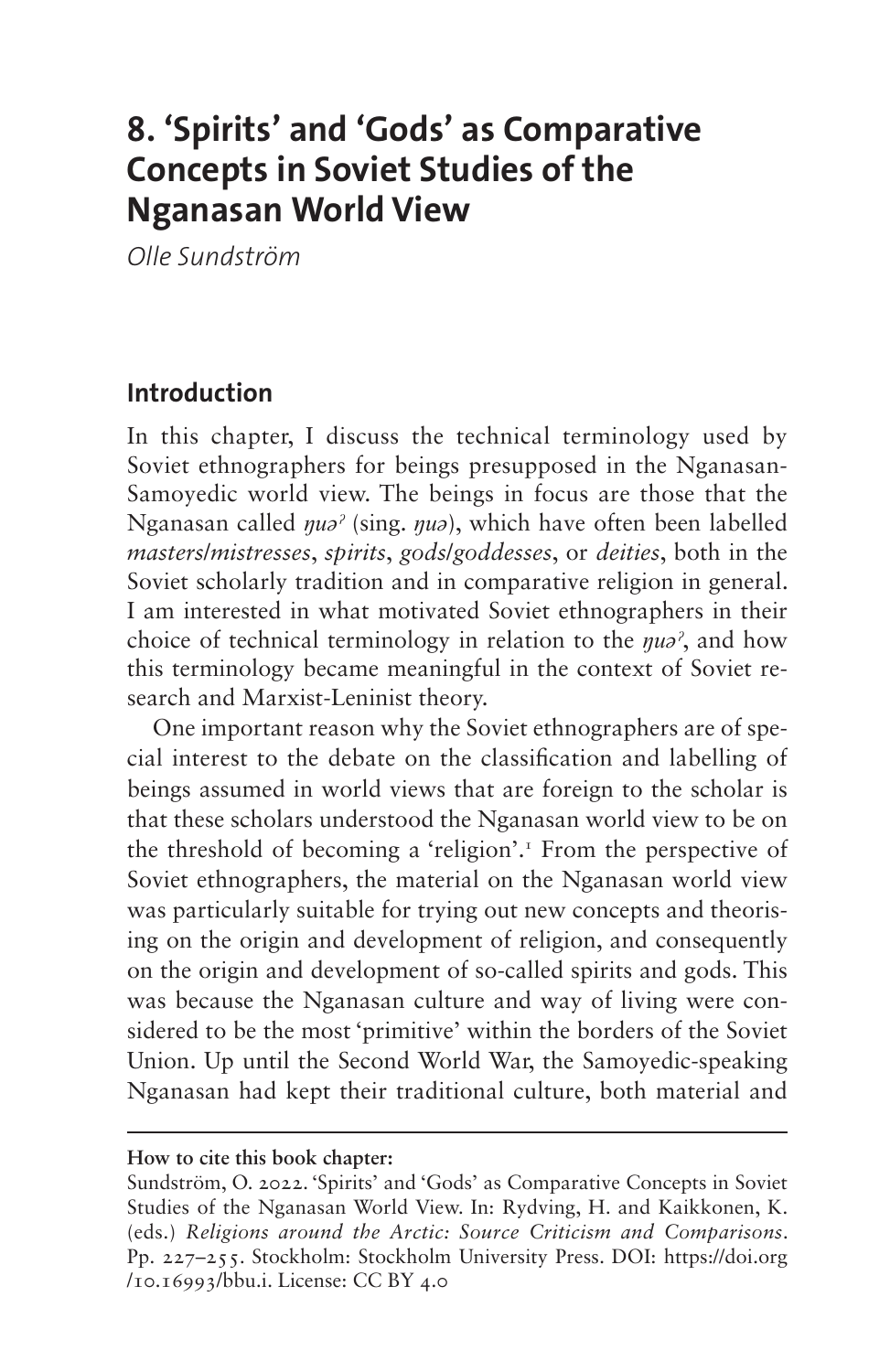spiritual, with only a few superficial influences from modernity and Russian culture, including Christianity. Being a 'small numbered people' (approx. 1,000 individuals) who traditionally subsisted on hunting, fishing and reindeer husbandry on the far northern tundra of the Taymyr Peninsula, data on their culture were often used for historical reconstructions of the archaic wild reindeer hunting culture of Eurasia, as well as of ancient human culture in general. From a Marxist-evolutionist perspective, this also meant that remnants of an assumed primitive communist society could be found in their culture, even as it appeared in the twentieth century. Because some ethnographers maintained that humankind's earliest cultures had lacked religion, the study of the Nganasan became particularly interesting with regard to the supposed original materialistic world view of humankind, as well as the transition from so-called primitive materialism to religion.

The question of the appropriateness of comparative terms such as *spirits* and *gods* is fundamental to the study of religions for the simple reason that belief in such beings is a recurring criterion in definitions of the concept of religion. Thus, I will begin with some general theoretical considerations regarding comparative categories such as 'spirits' and 'gods' (or 'deities')[.2](#page-20-1)

### **Theoretical Considerations**

Definitions of religion that focus on a belief in certain types of beings or agents – whether they are labelled *spiritual*, *supernatural*, *superhuman*, *meta-empirical*, *counter-intuitive* or something else – are sometimes called *Tylorian*, because they are congenial with the minimum definition of religion proposed by Edward B. Tylor in his classic work *Primitive Culture* (1871): 'belief in spiritual beings'[.3](#page-20-2) In Soviet research, the common minimum definition of religion was 'belief in the supernatural'[,4](#page-20-3) but since this category was constituted by subclasses of so-called supernatural beings (Ru. *sverkhestestvennye sushchestva*), such as spirits and gods, I regard it as being just another label for what Tylor meant by his category of 'spiritual beings'.[5](#page-20-4) As will be evident below, Tylor's theories had a significant impact on Soviet ethnography due to his influence on the ideas of the founding fathers of early Soviet ethnography, Lev Ya. Shternberg and Vladimir G. Bogoraz.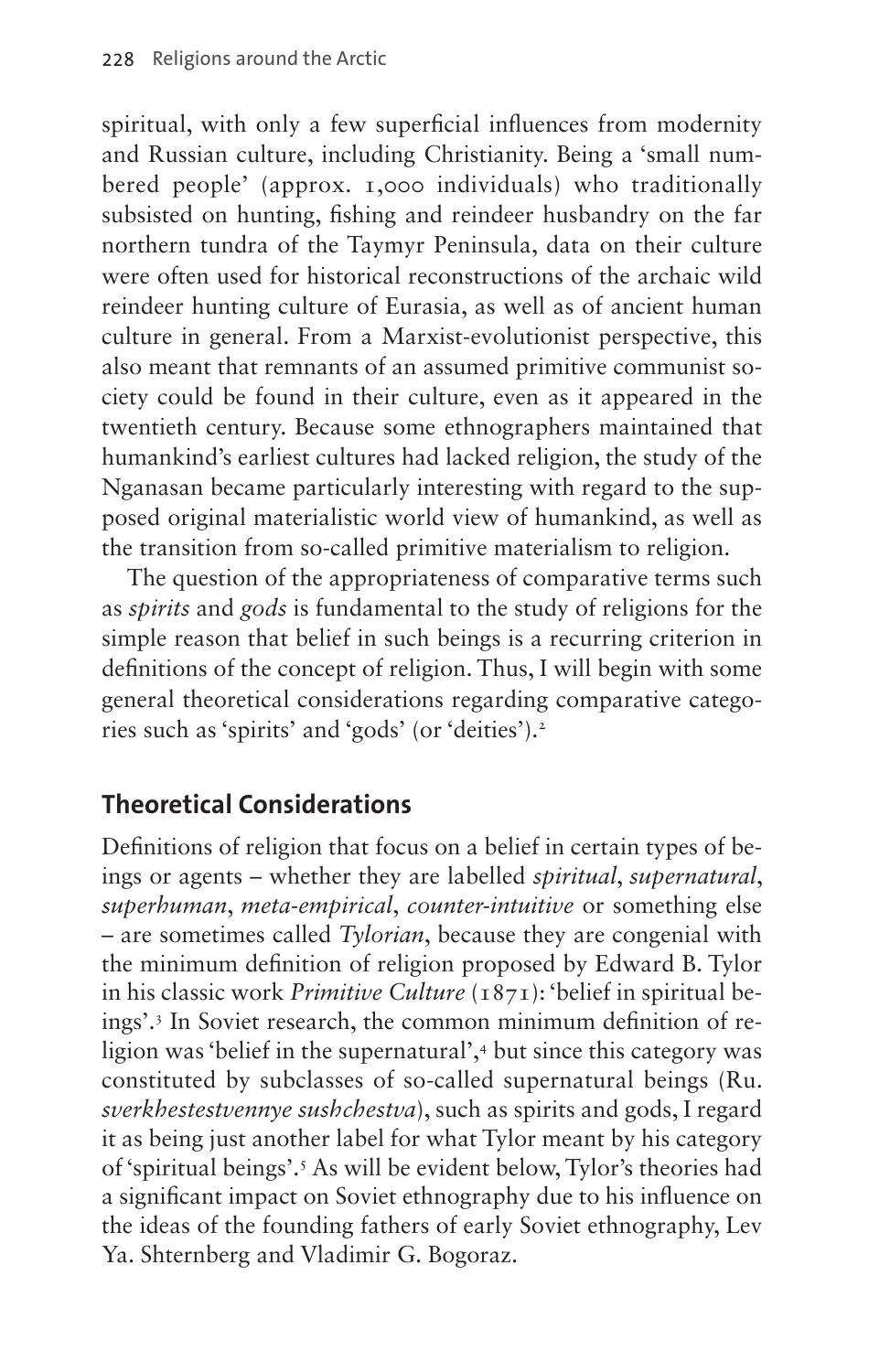Thus, in debating the concept of religion (in its Tylorian sense), we cannot circumvent the category of 'spiritual beings' and its cognates. If belief in such beings is regarded as the essence of religion, it would appear that spiritual beings are the basic empirical elements in the academic study of religion, when this study takes its point of departure in a Tylorian definition of religion. However, neither 'religion' nor 'spiritual/supernatural beings', including their subcategories ('spirits', 'deities', etc.), are empirical facts *per se*. A Nganasan's notion of a *ŋuə* or a Christian's notion of *God* is an empirical fact to the extent that we can attain knowledge of this notion (normally through verbal accounts, but also through other media such as images or rituals). In contrast, 'spiritual/supernatural beings' and their subcategories are technical terms, chosen and used by scholars (and others) to sort out and classify certain features of human ideologies that, for some reason, they find interesting and worth highlighting. The use of, for example, 'god' as a technical term has, in fact, a long history. As Jonathan Z. Smith noted, already in ancient Greece, Herodotus (fifth century BC) used *theoi*, 'gods', as a cross-cultural category in his ethnographic comparisons of the cultures of foreign peoples.<sup>[6](#page-21-0)</sup>

Technical terms are comparative categories<sup>[7](#page-21-1)</sup> in the sense that they assemble several different instances from various local contexts. When we call, for example, a Nganasan *ŋuə* a 'spirit', we assume or conclude that *ŋuə* has something in common – if only a family resemblance – with other entities that we would classify as 'spirits', for example, an Arabic *jinn*, a Greek *daimon*, a Finnish *haltija* or a Japanese *kami*. If we call a *ŋuə* a 'god' or a 'deity', we compare and classify it with other entities that we would call 'gods' or 'deities', for example, the Arabic *Allah*, Greek *Aphrodite*, Finnish *Ukko* and – again, as it happens – the Japanese *kami*. However, we do not propose the exact identity among the different members of the category, but we find them meaningfully comparable and the category useful[.8](#page-21-2) One way of conveying this argument is to say that *ŋuə* in itself is neither spirit nor god, but may belong to the categories of spirits or gods. This also applies to the Christian *God*. This proposition might seem mere quibbling and indeed, in colloquial language, the distinction between 'to be' this or that and 'to belong to the category of' this or that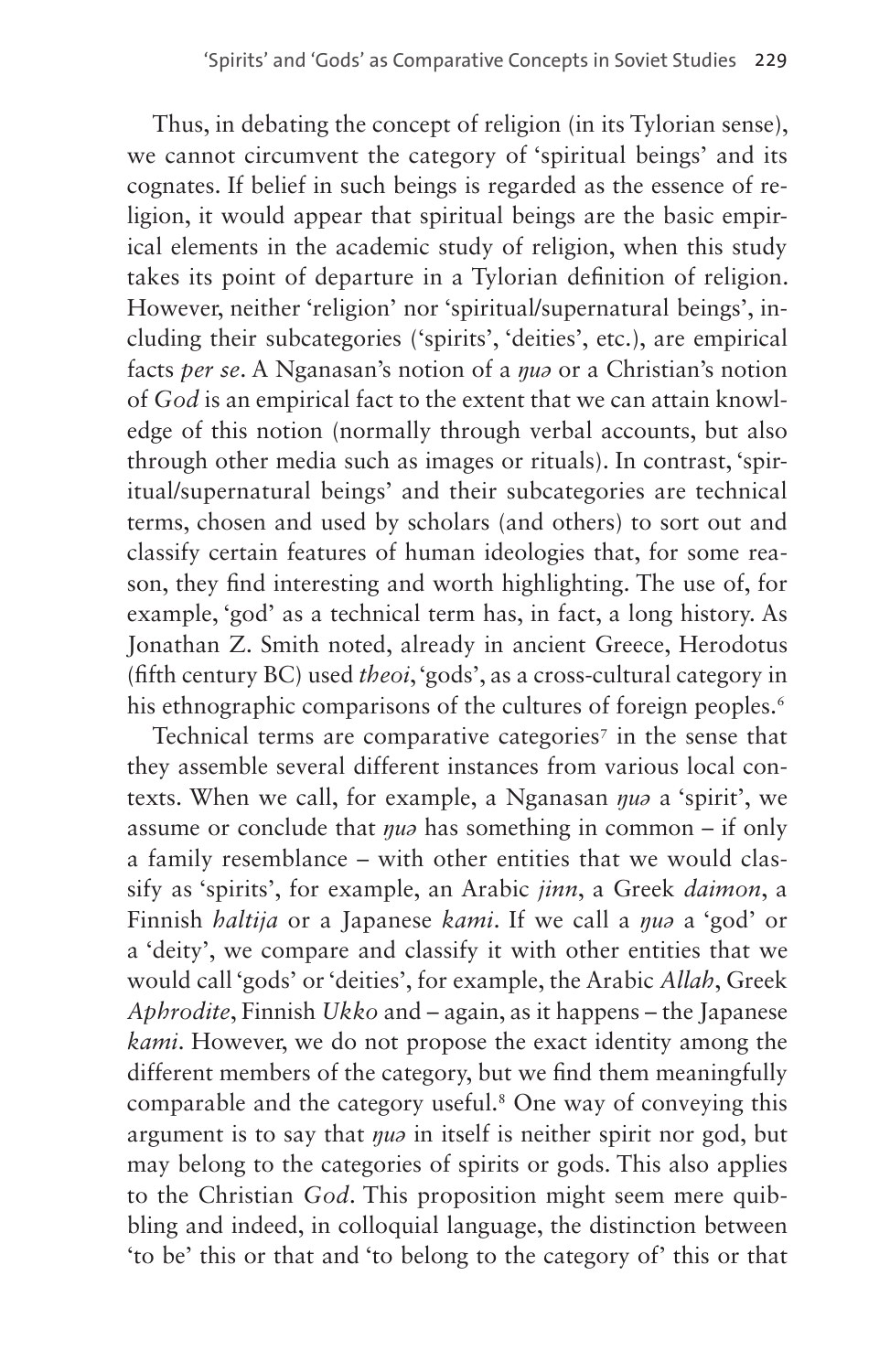is rarely of interest. However, I believe that this distinction contains an important point and that we can learn something from analysing ethnographic descriptions (our own and others') with this in mind.

Much of what I have claimed thus far about comparative categories was expressed, albeit in slightly different terms, by Jeffrey R. Carter in an article on comparison as a method in the study of religions, published in 1998.<sup>9</sup> According to Carter, it is not only that the different members of a category are not equivalent to each other; the different members are also not equivalent to the category itself. 'Bird' is not the same a robin, and robin is not the same as 'bird'. For this conclusion, Carter relies on Bertrand Russell's Theory of Logical Types, the most central principle of which is that a category (or class) exists on a different level of logical abstraction than the members of the same category. Russell called categories 'higher logical types' and their respective members 'lower logical types'. From this logical deduction by Russell, Carter draws two important general rules for how to handle categories and their members in comparative work: first, that different 'logical types [...] must not be confused or equated'; second, that 'it is a mistake to predict or conclude things about one logical type by simply examining its paired higher or lower logical type'.<sup>[10](#page-22-0)</sup> This would mean that if we classified a *ŋuə* as a 'spirit' or a 'god', we would not be able to reliably conclude anything about spirits or gods in general by merely learning about the *ŋuə*; and we would not be allowed to predict anything about the *ŋuə* simply by knowing the definition of the concepts of 'spirits' or 'gods'. If the classification of the *nua* in question as either a 'spirit' or a 'god' were adequate, we should, of course, be able to conclude that this *ŋuə* corresponded to the stated definition of either 'spirits' or 'gods'. But we would not be allowed to predict or conclude anything *more*, beyond this definition of the category.

Carter uses the familiar metaphor of the relationship between map and territory to illustrate his point on logical types. A map is not the same as the territory it is depicting, but a selection of certain highlighted points of reference singled out for a certain purpose. It is an abstraction of reality. Maps of the same territory differ depending on what they are used for. If I were to draw a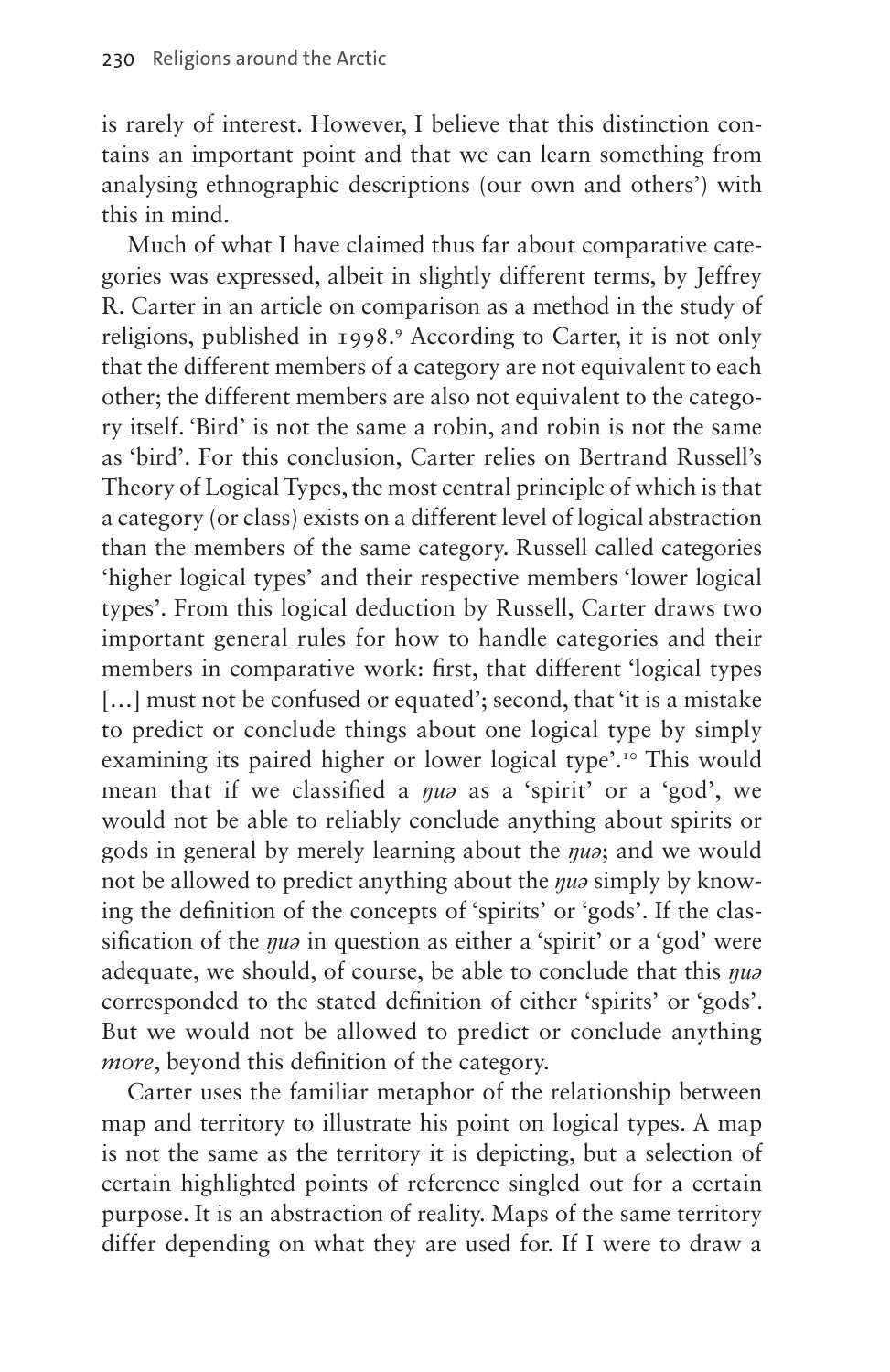map of the area around my summer house in Northern Sweden in order to show my daughters how to find the best marshes for picking cloudberries, or the best rapids for catching trout, this map would most certainly be different from the one used by a mining company prospecting for minerals in the same area. What a cow elk would select on her map of this landscape to guide her calves to the finest grazing land and waterholes, while at the same time keeping them safe from human beings and other predators, we can barely imagine. It is the same landscape – the same reality – that is supposed to be depicted on these maps, but they contain different facts deemed to be important and relevant for navigating through it for a certain purpose.

Carter points out that the 'territory supplies no rules for drawing a map of itself'.[11](#page-22-1) Which landmarks end up on the map depends on the cartographer's level of knowledge and on their purpose for the map. This is true, but I would like to add that earlier cartographers have supplied us with, if not rules, then at least a set of guidelines and a model for how to map certain territories. (Arguably, both myself and the mining company's cartographer more or less belong to the same tradition of map making and our different maps would therefore presumably be more similar to each other than to the presumed map of the cow elk.) Nowadays, few areas are completely *terra incognita* and scholars rarely start mapping an area without first consulting earlier maps of their chosen territory of investigation. Previous maps are models for new maps. Because of this, to some extent we become dependent on and influenced by the knowledge, interests, aims and choices of earlier cartographers – or ethnographers, from Herodotus onwards. This is one of the reasons why it is important to critically reflect upon our inherited maps and models (in the shape of concepts and categories) in order to ascertain whether we are merely confirming what we believe we already know, or if we are actually learning something new.

Commenting on Carter's (as well as J.Z. Smith's) map-and-territory-metaphor, Oliver Freiberger concludes that it would be absurd to criticise a map for not being identical to the territory. A map may be criticised for being a poor selection of relevant landmarks, and therefore inappropriate for its purpose, but not for the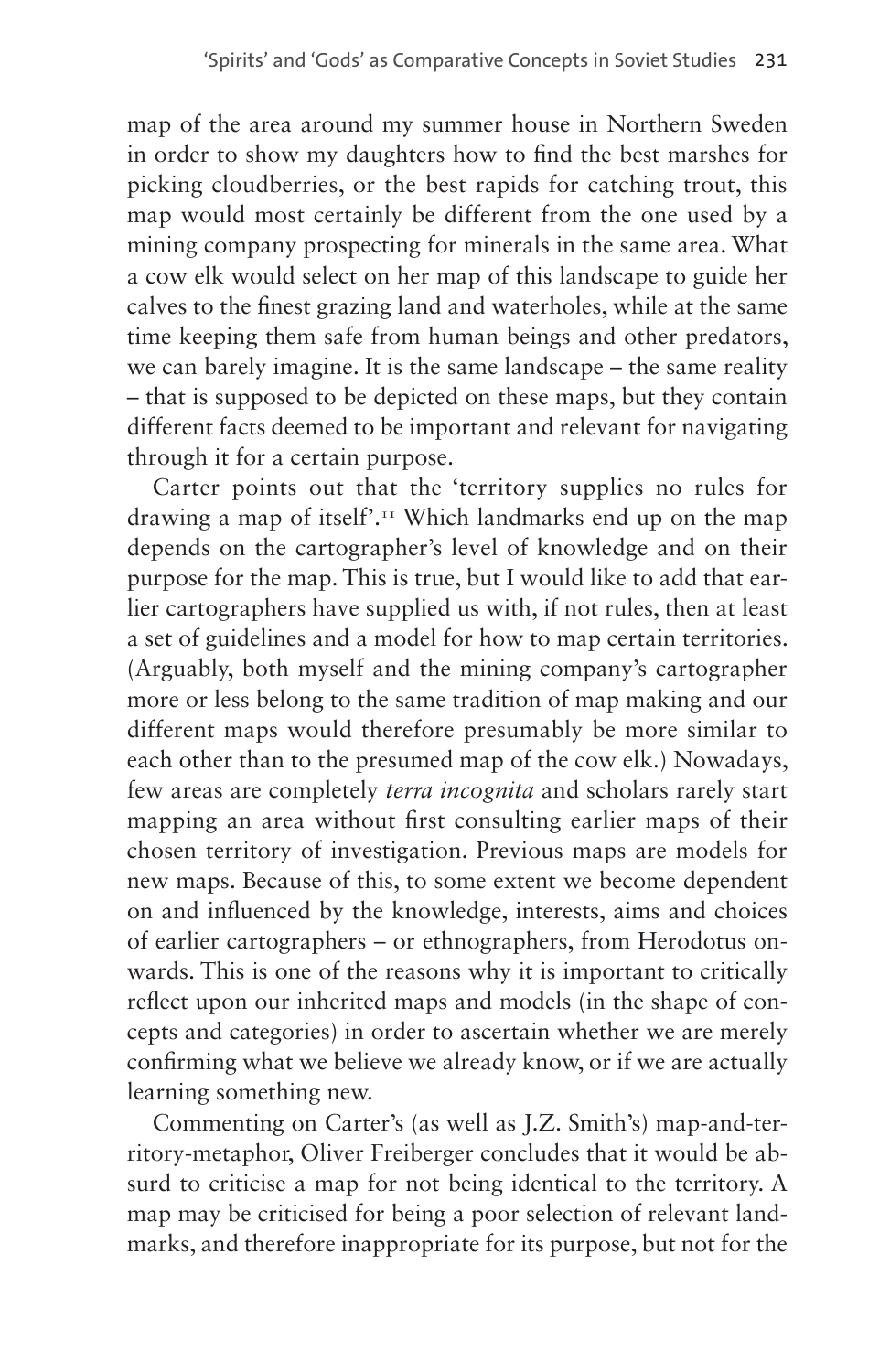fact that it abstracts and generalises.<sup>[12](#page-22-2)</sup> In the same way, generalising comparisons, or the use of comparative technical terms must be evaluated in relation to their purpose – as well as, of course, their accuracy in relation to the facts in the 'territory'.

Using a metaphor – as together with Carter and Freiberger I just did – is a way of comparing two different objects or situations, pointing to some decisive and relevant similarities between otherwise unrelated objects or situations. The purpose of a metaphor is normally to rhetorically or pedagogically elucidate, or even explain, the meaning of an object or a situation.

Using a metaphor is doing an analogy. I have used maps and mapping here analogously with categories and category formation, arguing that, in some respects, they work in the same way. I doubt that this analogy is strong. Analogical reasoning is a common method in scientific and philosophical work. In his article on analogy and analogical reasoning in *The Stanford Encyclopedia of Philosophy*, Paul Bartha points out that philosophers and logicians have identified some common-sense guidelines for strong or good scientific analogies. Among these are that 'analogies involving causal relations are more plausible than those not involving causal relations'. Already Aristotle contended that strong analogies were derived from common causes or general laws. However, as Bartha shows, in science, many analogies are merely hypothetical and the general laws that cause the similarities among the compared objects are not always proven. This may make the analogy weak but not necessarily untrue since further studies may prove the underlying causal relations.<sup>13</sup>

Comparative categories such as 'spirits' and 'gods' are analogies, and they should be considered weak and as mere hypotheses until proven otherwise. I will get back to this point later on, when discussing the Soviet ethnographers' use of technical terms in relation to beings in the Nganasan world view. However, before I turn to these ethnographers, there is one more aspect of the terminology commonly used for such beings that ought to be discussed: the critique that many of these terms have their origin in Judeo-Christian theological vocabulary and/or European vernaculars.

Regarding the use of the term *god* in the study of religions, Ilkka Pyysiäinen and Kimmo Ketola have argued that it is not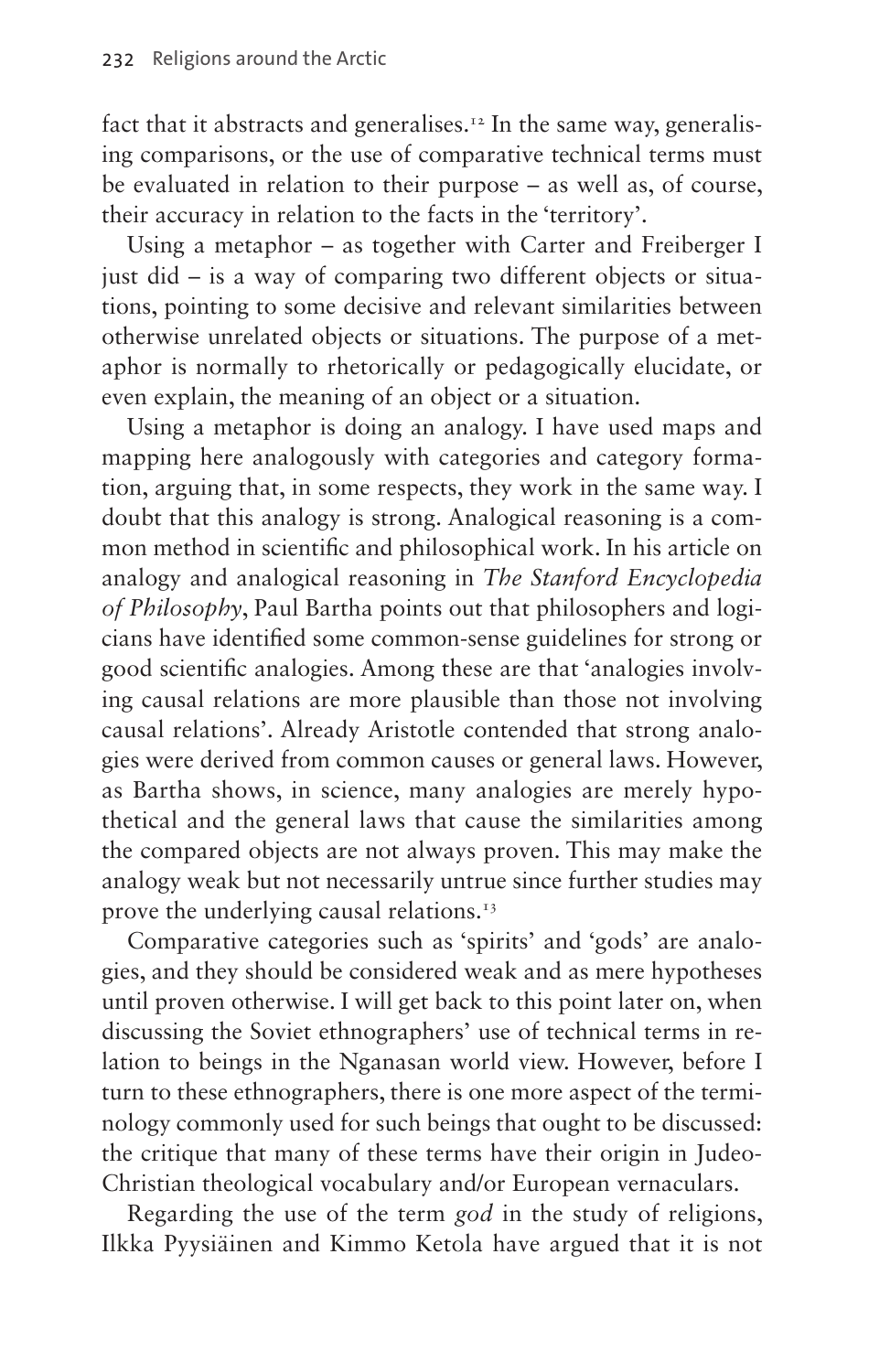appropriate as a technical or scientific term, among other things, because 'naming various kinds of mythological beings as "gods"' may lead to 'the attributes of the Christian God' being 'silently smuggled into other traditions'.<sup>14</sup> This would mean that the Christian  $God<sup>T5</sup>$  is the main prototype for the category of 'gods' and that, to an unjustified degree, this prototype shapes our understanding of all other members of the category. I realise the problem – if you use a map of your own native territory to find your own way in a foreign country, you are bound to get lost. And indeed, there are examples in the history of scholarship of the suspected overinterpretation of foreign conceptions in light of Christian notions of *God*. In his book *The Invention of God in Indigenous Societies*, James L. Cox shows how theologically informed scholars such as Andrew Lang, Wilhelm Schmidt and Mircea Eliade based their theories of a universal 'primitive monotheism' upon such synonymisations, relying on assumptions related to so-called natural theology. Furthermore, Cox provides plenty of examples of how this idea of 'primitive monotheism' developed in indigenous societies, among indigenous academics and social and political activists, who recreated pre-contact indigenous beliefs in the image of the Christian *God*. [16](#page-22-6) Thus, the 'smuggling' of *God* into other traditions had real consequences – in such cases, the map caused changes in the territory. Even though Cox admits that it is not possible to ascertain the precise notions of pre-modern peoples, regarding his four case studies (New Zealand, Zimbabwe, Australia and Alaska), he concludes that an indigenous idea of a 'Supreme Being' or 'Creator'

cannot be construed as commensurate with Western philosophical or Christian ideas of God unless theological presuppositions, idealized notions of pre-modern societies or intentional strategies aimed at promoting indigenous cultural values are inserted into the equation.<sup>[17](#page-22-7)</sup>

Despite these examples, I believe that Pyysiäinen's and Ketola's proposition needs to be slightly nuanced – for three main reasons: First, the Christian concept of 'God/god' is quite ambiguous. Hebrew *'ēl* and Greek *theos* already have multiple, possibly non-congruent, meanings in the Bible<sup>18</sup> and an additional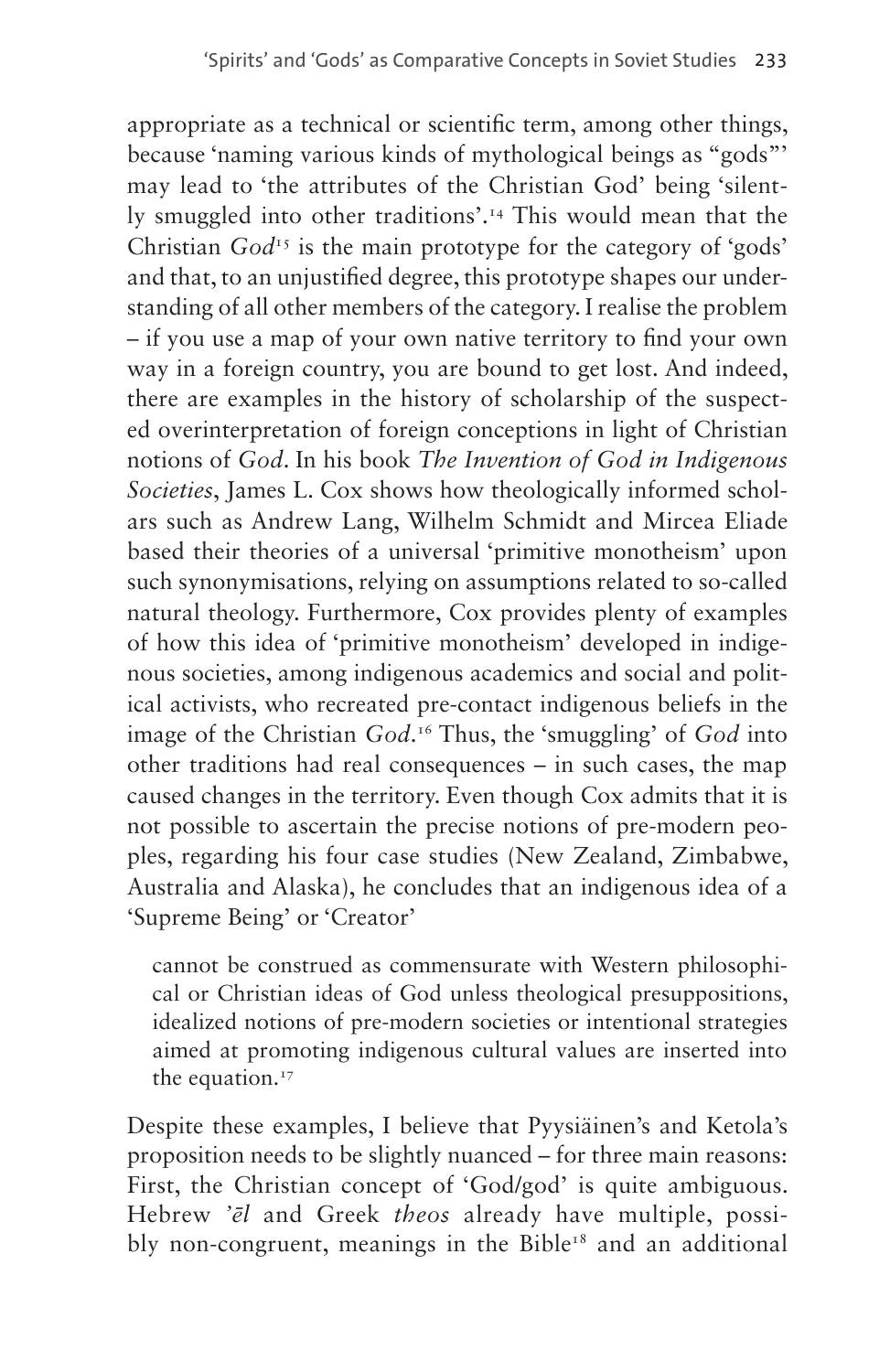multitude of meanings in later Christian traditions, including Western philosophy, up to the present day. Thus, the attributes of the Christian *God* that would actually be smuggled in are a bit unclear.

Second, one of the usages of the term *god* in the Hebrew Bible is found in the so-called First Commandment, regarding the 'other gods' (Hebr. *'ĕlōhīm 'ăḥērīm*), those that you shall not have. In earlier (pre-Enlightenment) Christian missionary accounts<sup>19</sup> of non-Christian world views, the term *gods* reflected the idea of *false gods*, *idols* or *demons*, that is, of the opposite or opponent of *God* in the Christian world views in question (and, as will be shown below, Soviet ethnographic material on the Nganasan provides example of this use of the term). As I have argued else-where,<sup>[20](#page-23-0)</sup> there is much to suggest that the category of 'gods' in the plural form and as a technical term in the academic study of religions was to some extent shaped by Christian ideas of *other gods* rather than by Christian ideas of *God*. This concerns the term used in what William E. Paden calls the 'rationalistic' Western tradition, in which gods have been interpreted as human projections or phantasies, in contrast with the 'universalistic' interpretation represented by, for example, natural theology and scholars such as Lang, Schmidt and Eliade[.21](#page-23-1) It would still be a category and a term imbued with a Judeo-Christian, or at least 'Western', way of thinking, albeit not quite with the kind of attributes I assume Pyysiäinen and Ketola had in mind.

My third objection to Pyysiäinen's and Ketola's proposition is that the more the concept 'gods' has been used as a technical term for designating and categorising various beings in world views throughout the world and in different epochs of time, the more the concept itself has become imbued with the attributes of all kinds of gods, not only of the Christian *God* or of Christian notions of *other gods*. [22](#page-23-2)

From these theoretical considerations, I conclude that categories such as 'spirits', 'gods' and 'deities' are quite ambiguous because of the terms used for the categories and because of the variety of usages of the categories. However, this does not necessarily mean that these categories are invalid or redundant. Rather, I believe that they are given different meanings in different contexts.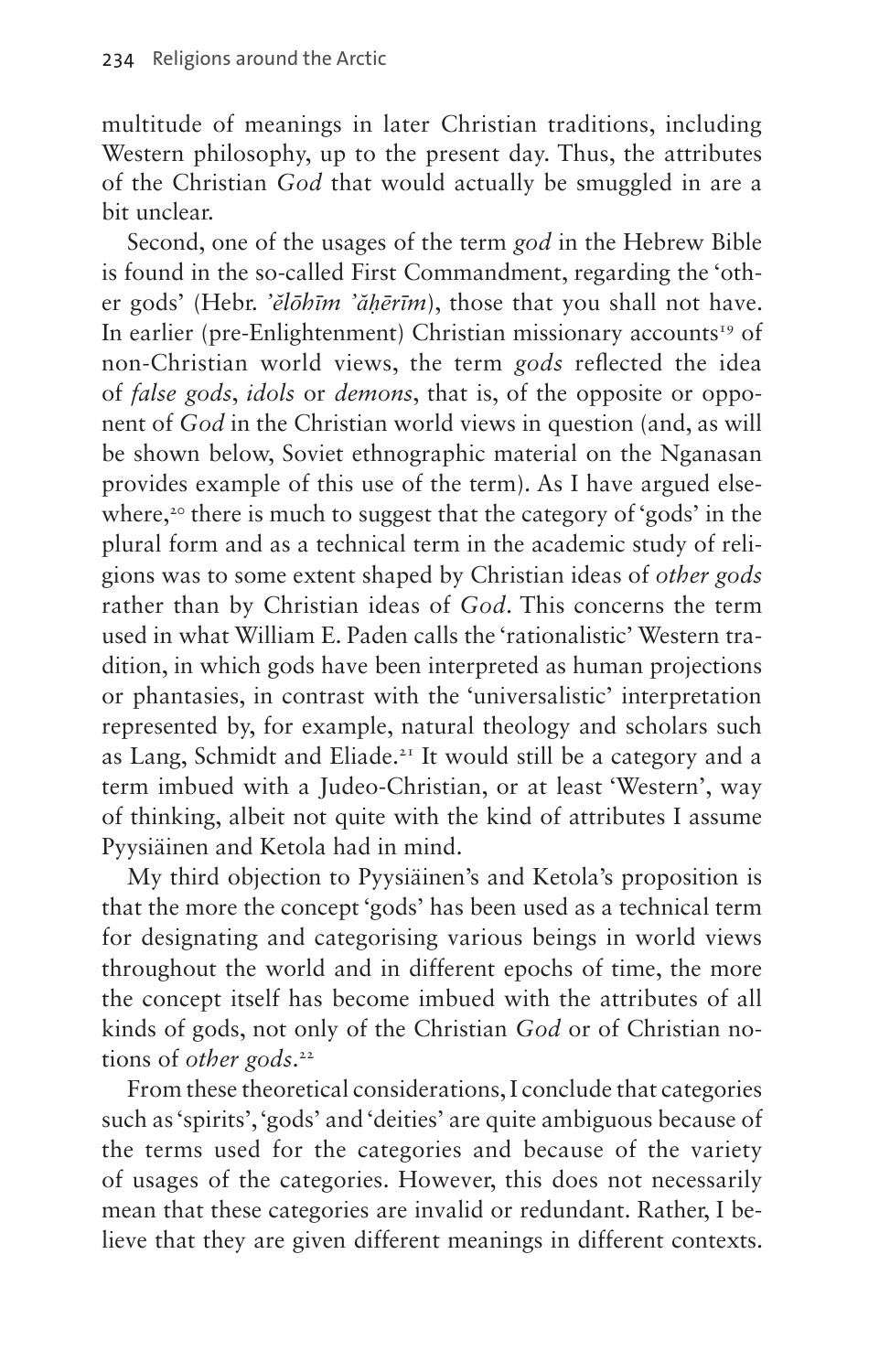Thus, they must be evaluated according to the purpose they are supposed to serve in a particular context, and also in relation to the theories that motivate them. The categories in question are analogies, weak or strong. As previously mentioned, what I am interested in here is how the technical terminology used by Soviet ethnographers for *ŋuə* was theoretically motivated and how this terminology became meaningful in the context of Soviet research and Marxist-Leninist theory.

### **Soviet Ethnography on Nganasan** *Ŋuǝˀ*

#### Andrey A. Popov (1902–60)

The first Soviet ethnographer to publish accounts of the Nganasan world view and the notion of *ŋuə* was Andrey A. Popov. He conducted his fieldwork on the Taymyr Peninsula primarily in the 1930s and  $1940s.^{23}$ 

In his descriptions of *ŋuəˀ*, Popov started by mentioning that the Nganasan themselves, when speaking Russian, referred to them as *d'yavoly*, 'devils, demons', irrespective of whether the *ŋuə* in question was regarded benevolent or malevolent. This was, he concluded, due to the influence of earlier Christian missionaries who interpreted the Nganasan world view according to Christian classifications and condemned it as idolatry; and it was from these missionaries that the Nganasan had first learned Russian[.24](#page-23-4)

Popov himself claimed that 'Nganasan deities [*bozhestva*] and spirit masters [*dukhi-khozyaeva*], of whom the entire people's […] most important necessities of life depend, are known under the general designation *ŋuə'*. These 'spirits' (Ru. *dukhi*), he continued, were never embodied materially.<sup>25</sup> From this short presentation of the *ŋuəˀ*, two things are evident about Popov's way of classifying Nganasan beings. First, that he imposed his own classification on the Nganasan world view – where the Nganasan used one category, Popov used several ('deities', 'spirit masters' and 'spirits') –; second, that the fundamental category for Popov was 'spirit'.

Popov relied on an animist theory in the tradition of Tylor, although in a slightly modified version conveyed to him by his teachers in ethnography in Leningrad (mainly Bogoraz, but to a certain extent also Shternberg). He would subsequently develop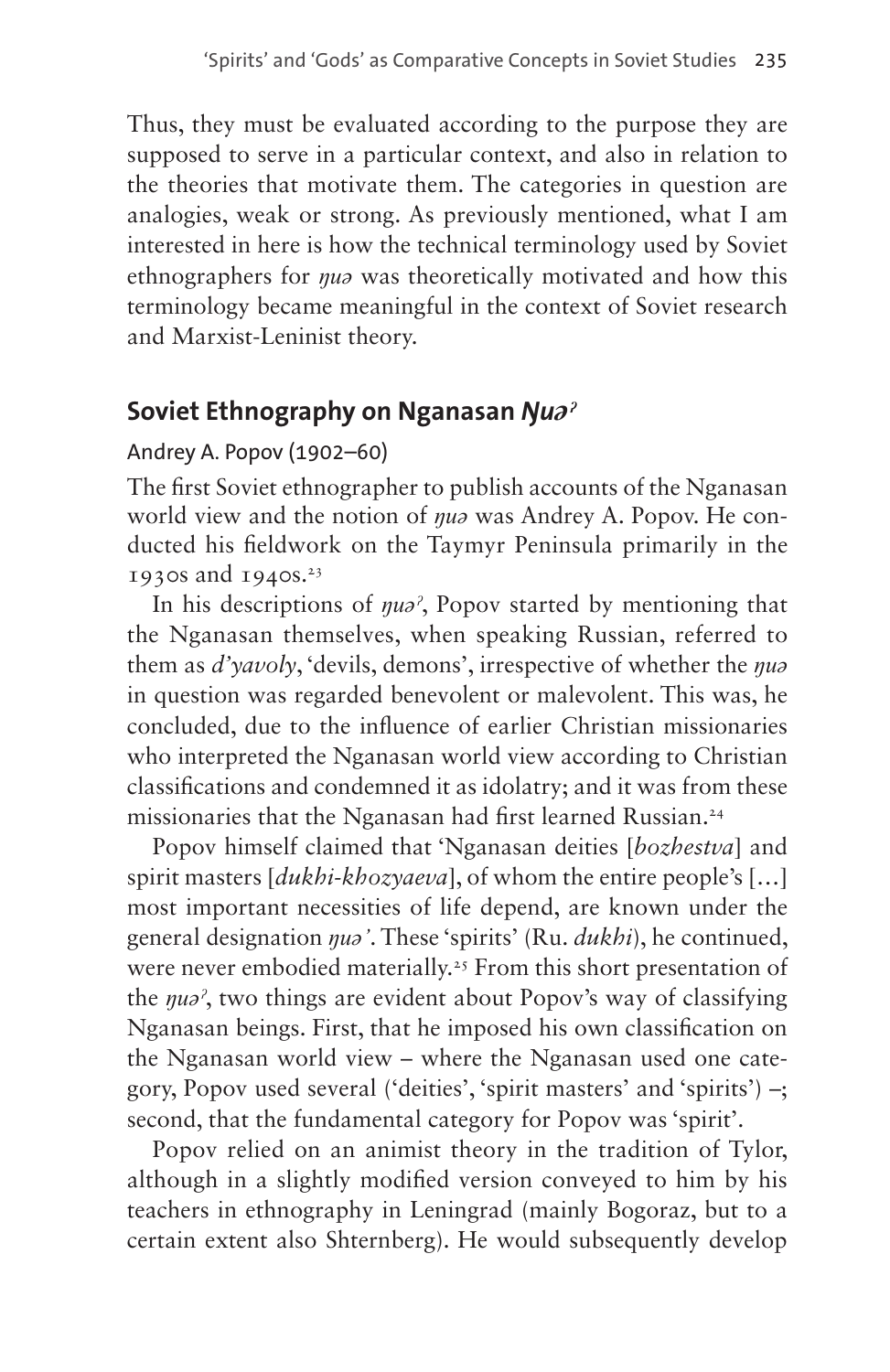the theory of animism and speculate on the evolutionary stages preceding 'animism'. The first stage he called 'assimilatism'. This meant that 'original' or 'primitive' human beings (Ru. *pervobytniy chelovek*) started to attribute human characteristics, such as feelings and the capacity to think, to animals. Assimilatism evolved into 'animatism', which meant that human qualities were also attributed to things, such as moving water and weather phenomena, considered inanimate by 'us'.[26](#page-23-6) Popov divided animism proper into two consecutive stages. In the early stage, immaterial images of objects that arose in the human psyche were attributed life, they were 'animated'. In later animism, these mental images were assigned autonomy and started being conceived of as independent and immaterial 'souls' and 'spirits'.<sup>27</sup>

Popov was not a pronounced Marxist, although he picked up one important idea from the Marxist version of the evolutionism of his age, namely, that primeval human society did not have an 'idealist' but a 'materialist' world view. Thus, the assimilatist and animatist stages, as well as the early animist stage, were materialistic world views because thus far, there were no conceptions of autonomous and immaterial 'spirits', only of living material objects. Using evolutionist theory, he claimed that the ideas about some of these 'spirits' or 'spirit masters' (of animal species or geographical areas) developed into 'deities' when they were attributed more far-reaching power. Those that Popov classified as 'deities' were celestial bodies like the sun, the moon, the earth and, above all, the sky itself. The firmament (termed *ŋuə* in Nganasan) was the 'highest deity' (Ru. *vysshee bozhestvo*), also mentioned as such in the only pre-Soviet description of some length of the Nganasan world view, written by P.I. Tret'yakov in  $1869$ <sup>28</sup> According to Popov, this being was called *N'ilytyə-ŋuə*, literally translated as 'Living sky'. This was a male deity, a creator of the universe, who had withdrawn to the highest seventh heaven. To Popov, the conception of *N'ilytyə-ŋuə* was closely related to the Christian idea of *God*. [29](#page-23-9) Nowhere did he indicate that he believed that the Nganasan idea was a result of influences from Christian beliefs. Rather, his point was that the origin and development of the idea of the physical sky, *ŋuə*, as the highest divinity among the Nganasan, was parallel to the origin and development of the Christian idea of *God*.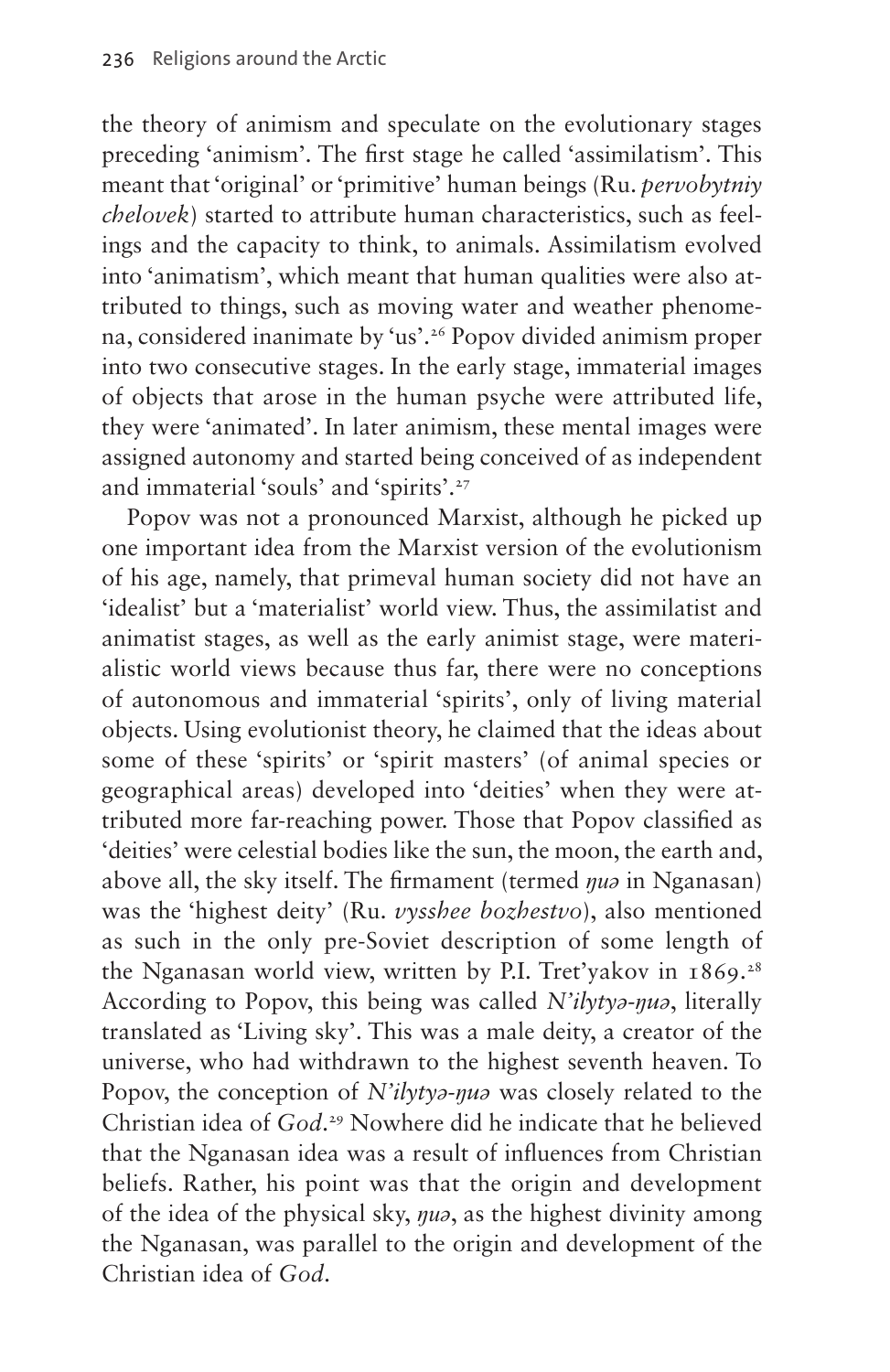#### Boris O. Dolgikh (1904–71)

Contemporary to the Leningrad-based Popov, Moscow ethnographer Boris O. Dolgikh conducted his first field work among the Nganasan in 1926–27 in connection with the first Soviet census in the Polar region. He would subsequently conduct more extensive field trips on the Taymyr Peninsula, and in his publications he primarily relied on the fieldnotes he made during visits between 1948 and 1961[.30](#page-23-10)

Dolgikh's depiction of the Nganasan world view was quite different from Popov's, a fact which is quite remarkable considering that the two ethnographers collected data during the same period among a group of people comprising up to one thousand individuals. We also know that, in certain cases, the two ethnographers interviewed the very same individuals, even though Dolgikh appears to have interviewed more women than Popov. This could explain the discrepancies between his descriptions and Popov's descriptions of the Nganasan world view. I believe that another important factor regarding the disparity between their accounts is that they had slightly different theoretical starting points. Consequently, they may have interpreted their data differently and probably also chose varying pieces of information from their material in order to ensure that their accounts fit their respective theoretical views.

In translating the Nganasan category of *ŋuə*, Dolgikh used Russian terms such as *bog*, 'god', *boginya*, 'goddess' or *bozhestvo*, 'deity'.[31](#page-24-0) Not once did he use the term *dukh*, 'spirit' for *ŋuə*. He never explicitly commented on this although it is reasonable to assume that he avoided the term *spirit* – which was very common in both Soviet and non-Soviet ethnographic research at the time – because he wanted to avoid an animist interpretation. At the time of his writing (1950s–1960s), the animist theory was condemned by Soviet scholarship as a 'bourgeois' theory.<sup>32</sup>

Instead, Dolgikh relied on another theory that was at times popular in Soviet ethnography: the theory of a matriarchate in the earliest societies of humankind. This idea was derived from Friedrich Engels's depiction of primeval society as being fully egalitarian, with complete equality between men and women. Unequal gender relations and patriarchy first appeared with the introduction of private property[.33](#page-24-2) Dolgikh assumed that this matriarchal social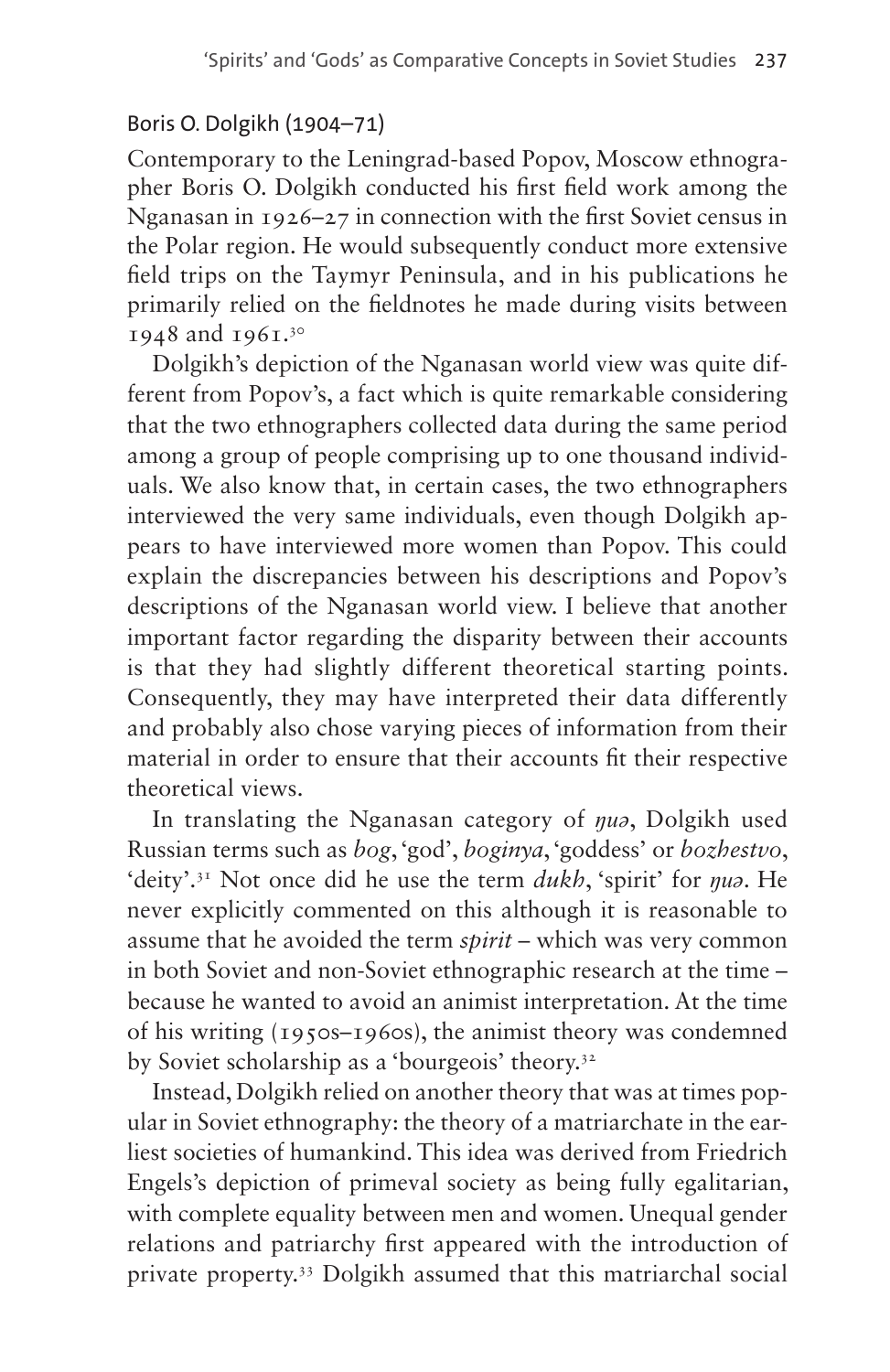structure must have been reflected in Nganasan religion, in the 'mythology' and in what he called the Nganasan 'pantheon'.

In contrast to Popov, Dolgikh found 'female deities', 'goddesses', to be the most high-ranking and ancient in the Nganasan world view. At the absolute top of their pantheon, he contended, were seven *n'emyˀ*, 'mothers'. These were *Məu-n'emy* ('Earth mother'), *Syrəðə-n'emy* ('Permafrost mother'), *Byˀ-n'emy* ('Water mother'), *Tuy-n'emy* ('Fire mother'), *Kou-n'emy* ('Sun mother'), *Kičəðəən'emy* ('Moon mother') and *D'aly-n'emy* ('Day mother'). They were the 'primordial mothers', synonymous with the natural phenomena they personified, while also anthropomorphic 'goddesses' autonomous from the actual earth, permafrost, water etc. Dolgikh concluded that the original conception was that of, for example, Earth mother as the actual earth, and that her anthropomorphisation took place at a later evolutionary stage. Earth mother was, he contended, the most important deity of all the categories. She gave birth to and nourished all living creatures. All of the primordial mothers belonged to the category *ŋuəˀ* and, apart from them, there was only one male being at the top of the pantheon, *D'oyba-ŋuə*, the 'Orphan *ŋuə*', and one additional female being, *Bakhiˀ*-*n'emy*, 'Mother of wild reindeer'[.34](#page-24-3)

Dolgikh denied that *N'ilytyə-ŋuə* (or *Ŋuə* in heaven) was anything like a 'creator god' or 'high-god', as Tret'yakov and Popov had reported. Instead, *N'ilytyə-ŋuə* was an alternative appellation for *D'oyba-ŋuə*, who had all the characteristics of a 'culture hero' but had assumed the position of a deity for the Nganasan. In the myths he is an orphan who had been raised by one of the main mother goddesses (these vary from one narrative to the next). He is the husband of either Day mother or Moon mother, together with whom he provides the life-threads that keep all individual humans alive. All phenomena of vital importance to Nganasan culture and survival – such as dwellings, fire and domesticated reindeer – are his inventions, and in the narratives, he constantly struggles for the well-being of humans (i.e. of the Nganasan)[.35](#page-24-4)

*D'oyba-ŋuə* has recurrent sexual intercourse with several of the mother goddesses, something which, for example, results in fine weather. Together with Earth mother he creates the souls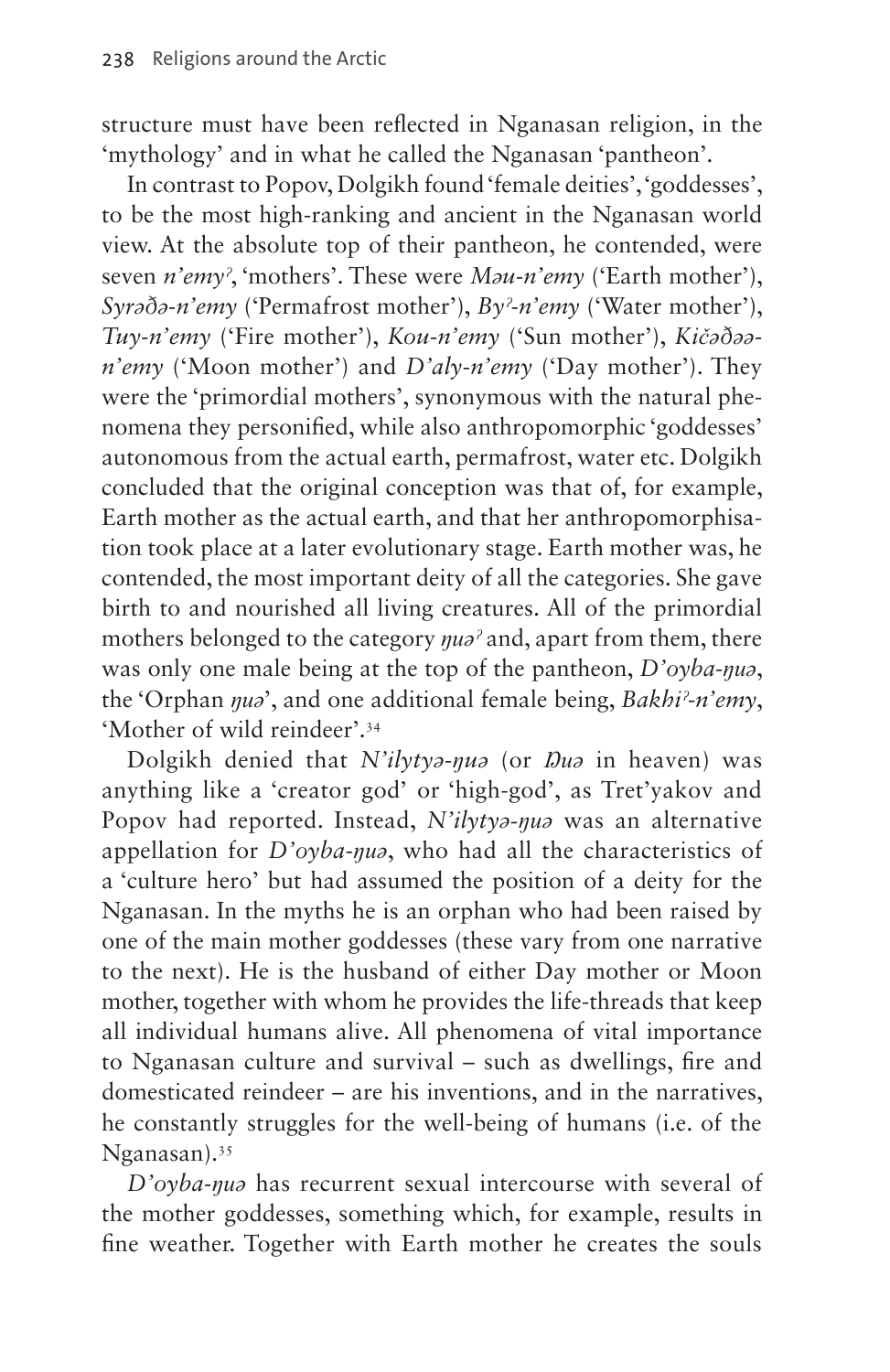for humans to be born. The Nganasan also told Dolgikh that *D'oyba-ŋuə* was their special 'god', who protected and bestowed them with life's necessities. According to Dolgikh, this deity is the 'male principle, without whom life on earth would not be recreated'[.36](#page-24-5)

The designation *N'ilytyə-ŋuə* ('Living god' in Dolgikh's translation) is close to the appellation *Nilu-ŋuə* ('Life's god'), a name that could be used for both *D'oyba-ŋuə* and for other beings, notably *Bakhiˀ-ŋuə*, 'God of wild reindeer'.[37](#page-24-6) This being could also be known as either *Bakhiˀ*-*n'emy*, 'Mother of wild reindeer', or *Bakhiˀ*-*d'esy*, 'Father of wild reindeer', depending on whether it was female or male. She (or he) could manifest as an actual deer, with some extraordinary features, in a herd of wild reindeer. Since the Nganasan were traditionally entirely dependent on wild reindeer for their survival and well-being, Dolgikh found it logical that they called their 'god of wild reindeer' *Nilu-ŋuə*. Furthermore, they told narratives of how they (the Nganasan people) had originated from Earth mother – narratives in which she was depicted as a wild reindeer doe.

Using a traditional evolutionist approach, Dolgikh delineated three stages of the development of Nganasan conceptions. In the first stage, the people identified with the wild reindeer; they were the 'wild reindeer people' originating from the earth. In the second stage, they recognised wild reindeer as the source of life and, consequently, the mother of wild reindeer, *Bakhiˀ*-*n'emy*, was the mother of their lives. She was occasionally visible in the herd as a reindeer with special features. This was still during the era of the matriarchate. Only in the third stage of development did patriarchal social structures emerge, which gave precedence to the father of wild reindeer, *Bakhiˀ*-*d'esy*, which came to be synonymous with *Nilu-ŋuə*. Since *D'oyba-ŋuə* was portrayed anthropomorphically with reindeer antlers, Dolgikh speculated that this conception had its origin in the conception of *Bakhiˀ*-*n'emy* as the sustainer of life, at a time when the ancestors of the Nganasan still identified with wild reindeer. When patriarchal social structures appeared, she was split into two beings: *D'oyba-ŋuə*, as the 'god of the Nganasan' and *Bakhiˀ*-*d'esy*. Both of them could be given the epithet *Nilu-ŋuə*, 'Life's god'[.38](#page-24-7)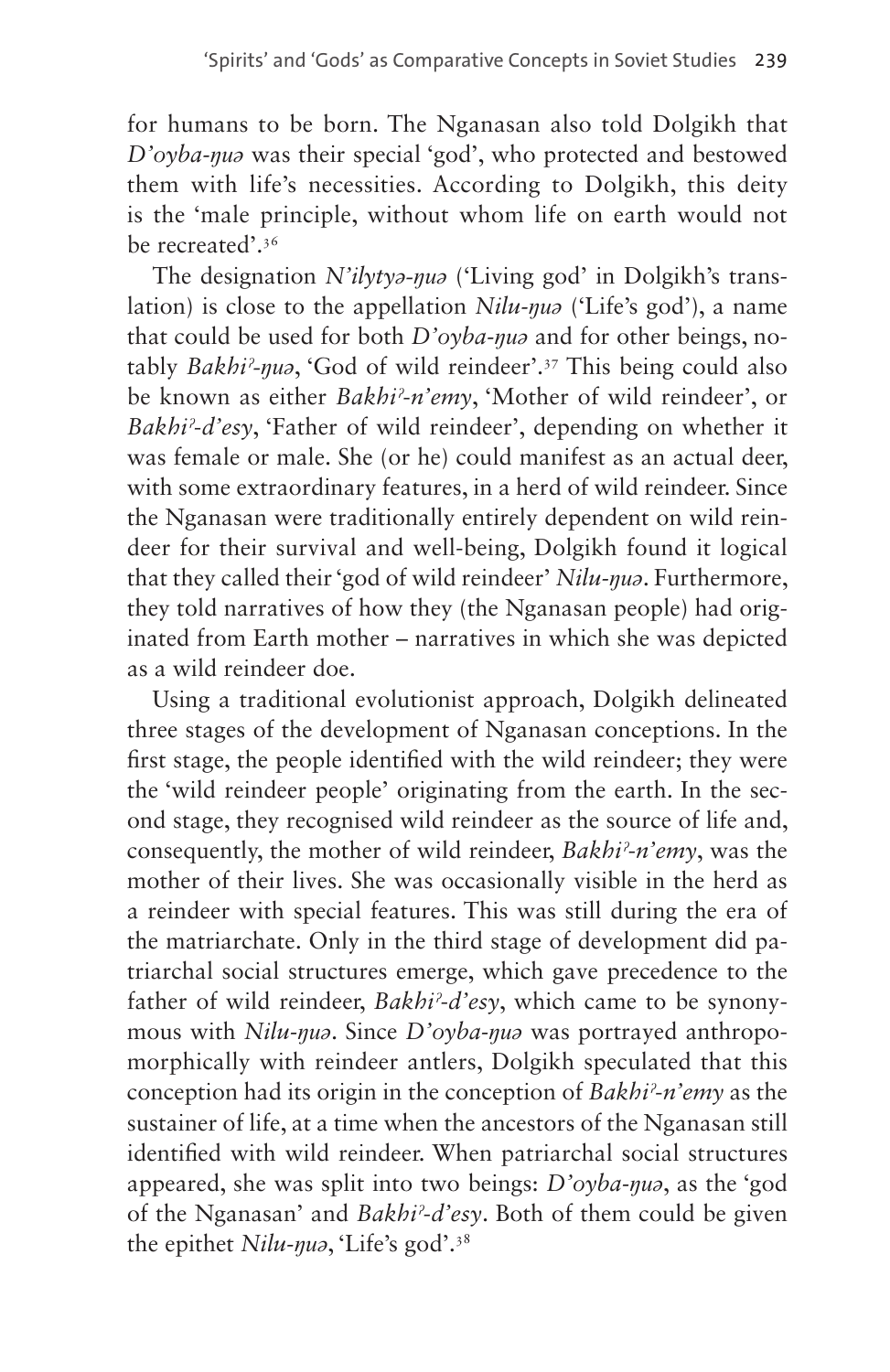#### Yuriy B. Simchenko (1935–95)<sup>39</sup>

Yuriy B. Simchenko belonged to the next generation of Soviet ethnographers studying the Nganasan, after Popov and Dolgikh. He conducted his fieldwork on the Taymyr in the 1960s and 1970s[.40](#page-24-9) In his works on the Nganasan world view, Simchenko relied on the analysis of his main tutor, Dolgikh, that it was possible to find traces of primeval human society in their myths, and that their ideology was shaped by the supposed original matriarchate. He also picked up the idea – shared by both Popov and Dolgikh $4<sup>T</sup>$  – that original human society had an essentially materialistic world view. As Simchenko put it, the original human world view was 'naively rationalistic' or 'mechanistic'.[42](#page-24-11)

As for the concept of *ŋuə*, Simchenko noted that it originally meant 'heaven, sky', but when it was used for certain beings it should be translated as 'inhabitant of heaven, celestial being', even if it was considered that the being in question resided underground or on earth. He preferred not to translate *ŋuə* into 'god' and he denied that the Nganasan had any 'main god'. Neither of the numerous *ŋuəˀ* were believed to be almighty. In terms of their importance and assumed influence on people's lives, they were all equal[.43](#page-24-12) In his last (posthumously published) work, Simchenko classified what he called the 'sacred beings in the Nganasan pantheon' into three main categories: (1) *N'emy*-*ŋuəˀ* or 'the Great Mothers'; (2)  $\eta u \partial^2$ , who were the offspring of the Great Mothers; and (3) the offspring of *ŋuəˀ*, the 'third generation of supernatural beings', comprising visible *kojkəˀ* ('idols' or 'fetishes') and *d'yaməðəˀ* ('helping spirits of shamans').[44](#page-24-13) Simchenko did not specify which mothers were the great and most original mothers. In the creation stories for which he accounted, 'in the beginning' there were three mothers – *Məu-n'emy*, *Syrəðə-n'emy* and *Koun'emy* – who emanated from an original unity. The sun (*Kou*) gave warmth to the earth (*Məu*), freeing her from the grip of the subterranean ice (*Syrəðə*), and aroused the earth's potential for giving birth to living beings.[45](#page-24-14) However, Simchenko also contended that what he called the 'demiurges', placed at the top the hierarchy, were Earth mother, Sun mother and Fire mother (*Tuy-n'emy*). These were all designated the kinship term *imidima*, 'grandmother' (ego's mother's mother), as opposed to second-rank mothers, who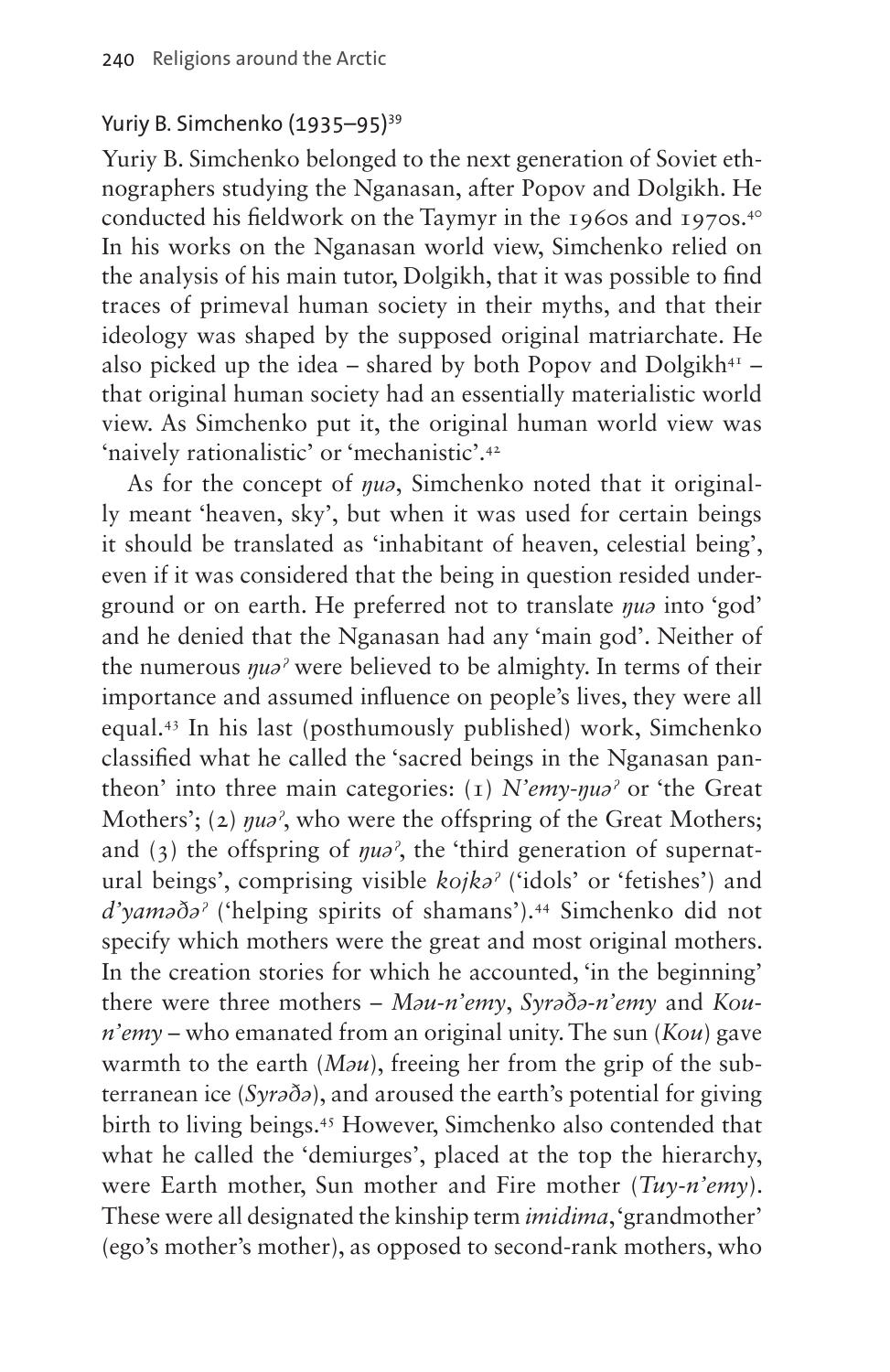were termed *kotu-oma*, 'aunt' ('ego's father's or mother's older sister; ego's father's or mother's older brother's wife')[.46](#page-24-15)

That these mothers had been granted the epithet *ŋuə* signalled that they were 'supernatural beings', Simchenko suggested.[47](#page-24-16) However, his Nganasan interlocutors contended that it was a modern misconception to add *ŋuə* to terrestrial and subterranean beings, and that the term was originally reserved for celestial beings[.48](#page-24-17)

Simchenko saw, in effect, two different, but interrelated, world views among the Nganasan – one held by 'ordinary people' and the other by 'shamans' (sing. *ŋəˀ*, plur. *ŋəðə*) and those who believed in the cosmology proposed by the *ŋəðə*. The first he called 'canonical' or 'traditional' – because it was the most ancient – and the other 'shamanic'. The canonical world view was characterised by realistic and materialistic conceptions of visible and concrete beings. Furthermore, the most prominent beings in this world view and its mythology were feminine, such as the three original mothers described in stories of the creation: *Məu-n'emy*, *Syrəðən'emy* and *Kou-n'emy*. They were synonymous with the actual and visible earth, the subterranean ice (permafrost) and the sun. The 'shamanic' world view, on the other hand, was characterised by irrational and religio-magical conceptions and its mythology contained 'supernatural beings', the most important of which were male.[49](#page-24-18)

#### Galina N. Gracheva (1934–93)

Working in the late Soviet period, Galina N. Gracheva came to synthesise much of the earlier findings and theories on the Nganasan world view. Before starting her career as an ethnographer in the mid-1960s at the Museum of Anthropology and Ethnography, Kunstkamera, in Leningrad, she had taken courses on the history of the Soviet Communist Party and was employed at the institute for the study of the party's history. Between 1969 and 1992, she conducted field research among the Nganasan on numerous occasions.[50](#page-25-0)

Gracheva's main contribution to the Soviet study of the Nganasan world view was that she contributed more profound analyses based on Marxist-Leninist philosophy. She did not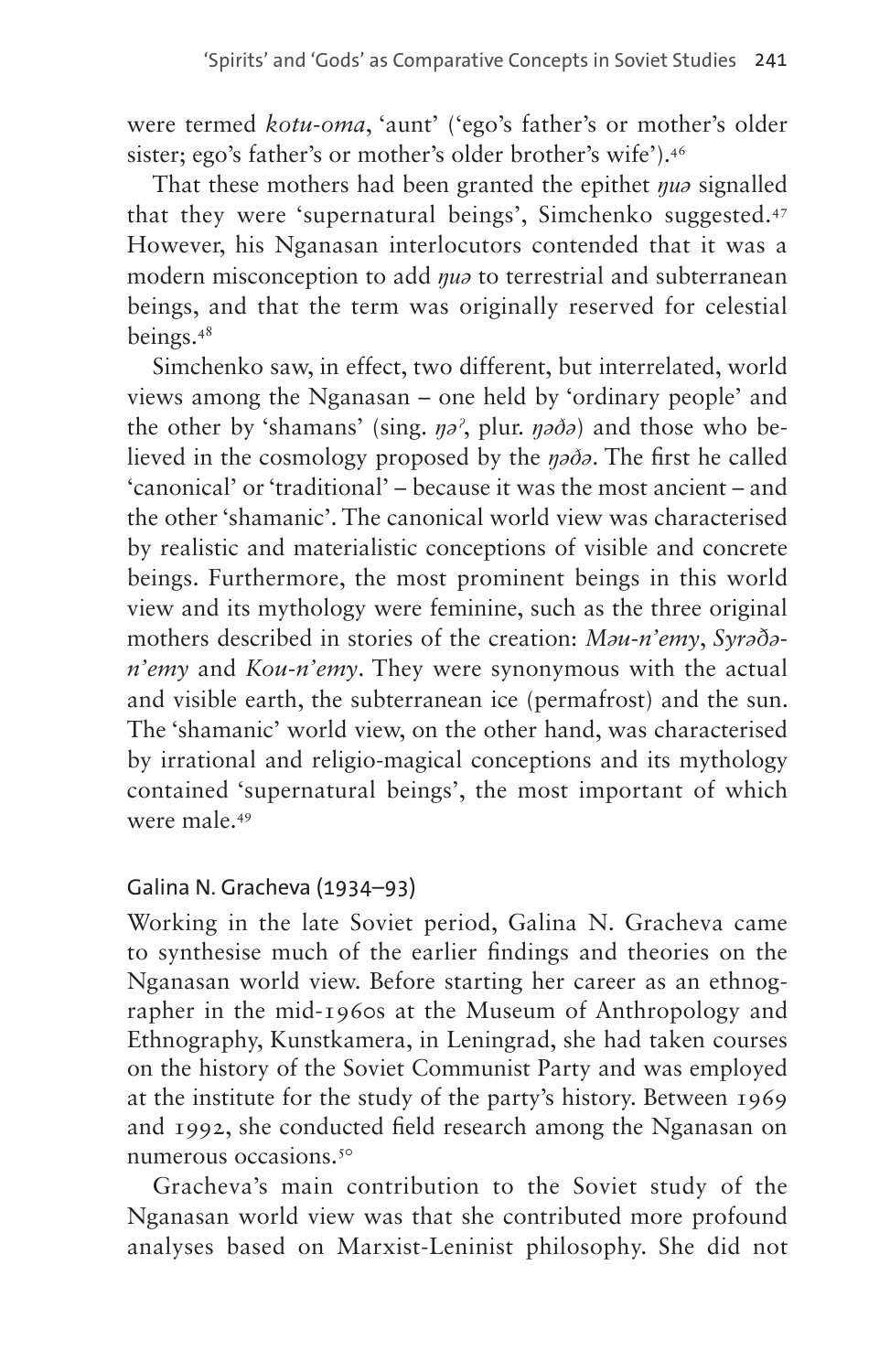contradict the earlier Nganasanologists but rather attempted to reconcile what seemed to be contradictions among them. For example, regarding the question of a hierarchy among various beings in the Nganasan world view, Gracheva denied neither the presence of a male sky god in heaven, *N'ilytyə-ŋuə*, as Popov had reported, the intertwining of this 'highest god' with *D'oyba*-*ŋuə* as Dolgikh had suggested, nor the prominent position of the nature mothers, first and foremost *Məu-n'emy*, in line with Dolgikh and Simchenko. Instead, in her reconstruction of the Nganasan world view at the turn of the twentieth century,<sup>[51](#page-25-1)</sup> she found three different tendencies towards the 'hierarchisation' of beings among different members of the community. The first tendency was to designate one of the original nature mothers – the Earth, Sun or Moon mother, in Gracheva's account – the position as the most high-ranking being. Which mother was considered to be the female primogenitor of all living creatures (including the other nature mothers and their offspring) varied among Nganasan families. A second tendency was to place *N'ilytyə-ŋuə*, identified with *D'oyba*-*ŋuə*, at the top of a pantheon of otherwise subordinate beings. She also noted that *N'ilytyə-ŋuə* (or variants of this appellation with the meaning 'Living', 'Life' or 'Life's *ŋuəˀ*') could be used for other beings that were perceived as sustainers of life, for example, the Mother of wild reindeer. Gracheva found the third tendency in 'shamanism', in which a male father in the highest level of heaven was depicted as the most central being. This being was named according to the number of heavenly layers that was recognised (normally seventh or ninth *ŋuə*), or just *Bənduptəə-ŋuə*, 'Highest *ŋuə'*. [52](#page-25-2)

These three tendencies were simultaneously present, but to Gracheva they also reflected different stages in the evolution of the Nganasan conceptions of reality and, by extension, those of humanity. Just like her predecessors, she aimed to explain the evolution of an original materialistic world view into a religious world view, and from an ideology coloured by the assumed matriarchal social structures to an ideology formed by later patriarchy. She also maintained Simchenko's distinction between the conceptions held by ordinary people and those held by the supposedly younger shamanism.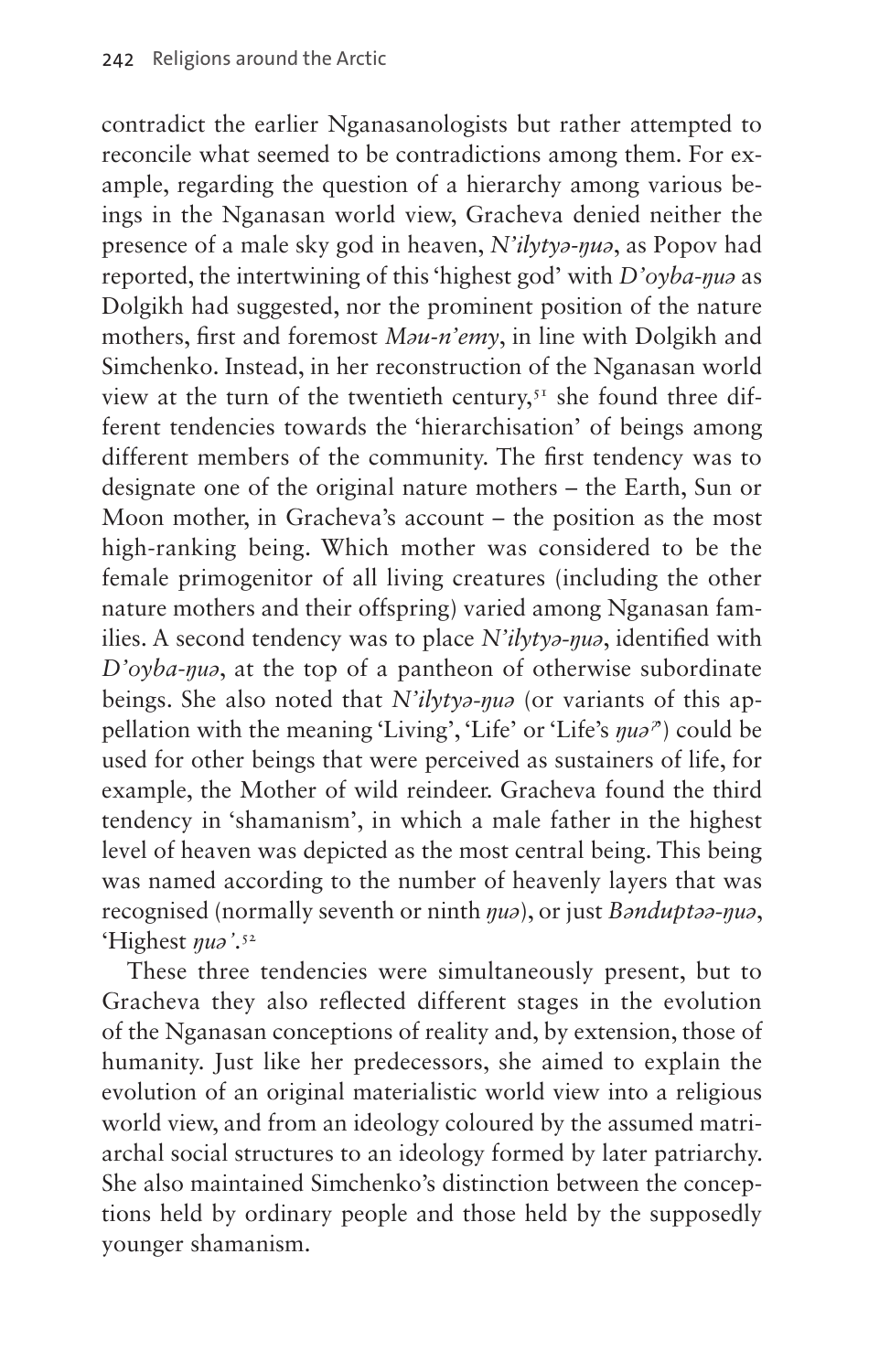Gracheva further elaborated Popov's explanation of the origin of animism, and of the belief in souls, spirits and deities. With reference to Lenin's so-called copy theory – according to which conceptions or mental images are reflections of external objects and reality – she understood what has been described as 'soul beliefs' among the Nganasan as quite materialistic conceptions. These ideas were not conceptions of the 'supernatural', but rather of the 'natural', she contended[.53](#page-25-3) In fact, Gracheva claimed that the Nganasan world view lacked a sharp distinction between the natural and the supernatural: 'the natural is ascribed what, from our perspective, are supernatural properties, and the supernatural manifests itself in entirely "material" objects.' However, a tendency towards the development of such a distinction could be traced.[54](#page-25-4) Her point was that the origin of belief in the supernatural is to be found in the 'material practice', as Marx and Engels had put it. It is not ideas that cause material practice, but the other way around. Gracheva also appears to have been inspired by Marx's alienation theory when she explained Nganasan 'soul beliefs' from the notion that every individual (human or other) leaves some of their life or life force (*n'ilu* in Nganasan) – some of their 'being' or 'essence' (Ger. *Wesen*) as Marx would have put it – in their offspring, in the landscape in which they travel, in objects they manufacture or use and so on. In the evolutionary process, this life force subsequently became objectified as separate 'souls' and later as autonomous 'spirits'[.55](#page-25-5)

Regarding the concept of *ŋuə*, Gracheva noted that it had both a 'profane' and a 'sacred' level that corresponded to different stages in the development of Nganasan ideas. She regarded the translations 'god', 'goddess' or 'devil' for *ŋuə*, either as a single word or in compound form, which was common among the Nganasan when speaking Russian, as conditional. Thus, in her 1983 monograph, she preferred to use the 'literal' translation 'heaven' (Ru. *nebo*), even when it denoted terrestrial or subterranean beings such as *Məu-ŋuə*, 'Earth heaven' or *Syrəðə-ŋuə*, 'Permafrost heaven', while acknowledging that this way of trans-lating was also conditional.<sup>[56](#page-25-6)</sup>

In order to explain her idea of the evolution of Nganasan ideas, from material and profane into spiritual and sacred, she used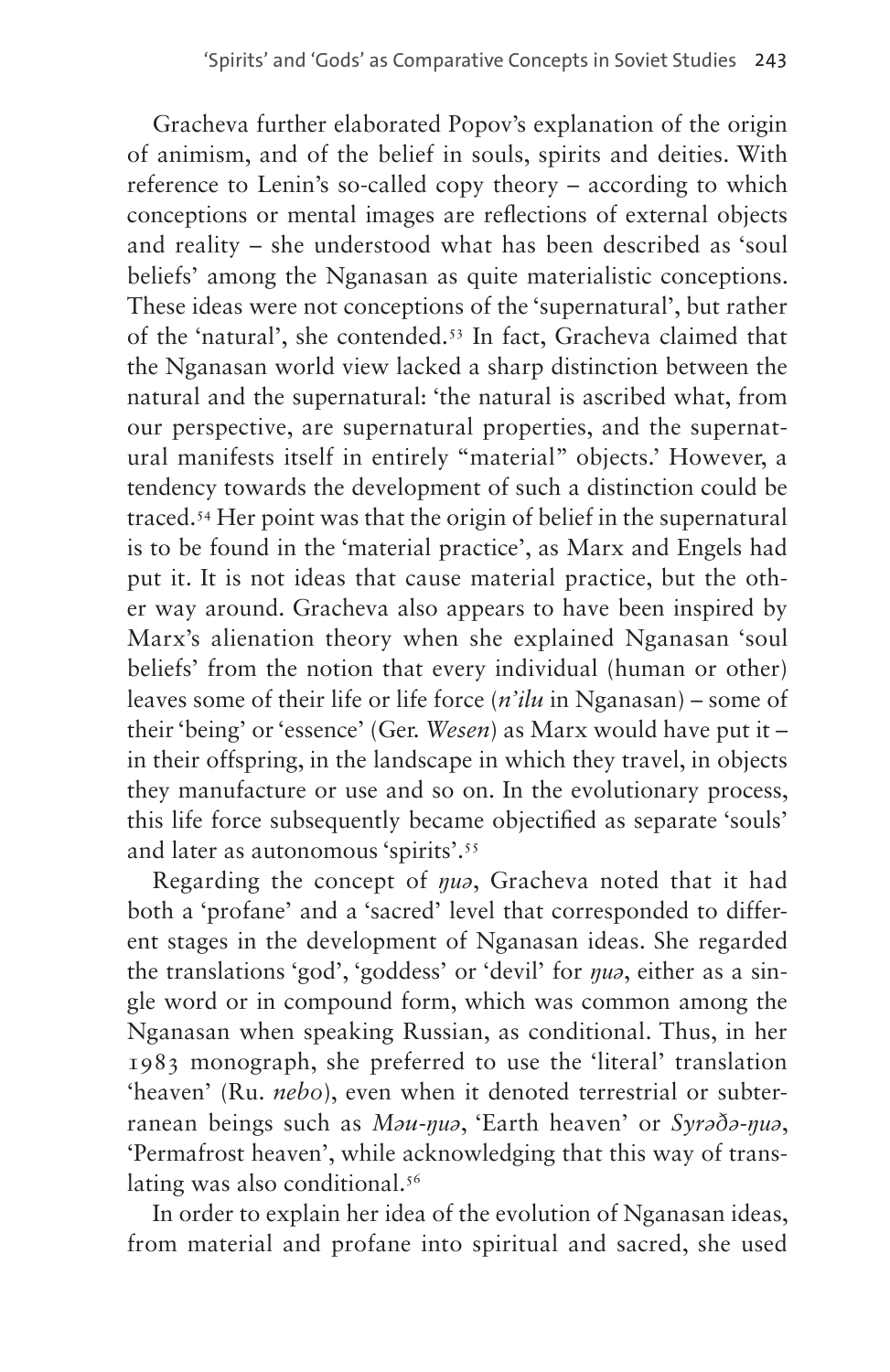the example of the Deer mother (a version of Dolgikh's example of the development of *Bakhiˀ*-*n'emy* mentioned above)[.57](#page-25-7) To the Nganasan, the concept of Deer mother (according to Gracheva) could basically mean five different things. First, it could mean a material and fully visible doe, that is, an ordinary mother of calves. Second, it denoted a material and visible doe, who gave birth to the very first calf, and who is thus the ancestress of all deer. She is still alive and sometimes visible in the herd, and she can be identified by some characteristic traits (for example, by deformities on her body). The third meaning is that of a material doe, but invisible and considered the ruler or mistress (Ru. *khozyayka*) of all deer. All living deer are her offspring. Fourth, the appellation could denote a semi-anthropomorphic mistress of all deer (half-human, half-reindeer). And finally, Deer mother could mean a fully anthropomorphic and invisible mistress of all deer.

According to Gracheva, this list reflected the stages of evolution from a 'profane' deer mother into a 'sacred' one. The first stage was completely profane. Already by the second stage, a process of 'sacralisation' had occurred. By the third stage, the Deer mother began transforming into a 'goddess' and the Nganasan supposedly gave her the epithet *ŋuə*. By the fourth and fifth stages of development, the term *ŋuə* was being used and it had then evolved from a concept denoting something concrete (heaven, sky, weather, air) into a term, as she put it, 'identical with the words "god" or "spirit"' through a process of 'deification' (Ru. *obozhestvleniye*).<sup>[58](#page-25-8)</sup>

Gracheva claimed that all these different meanings were present at the time she conducted her fieldwork among the Nganasan. However, she commented that the third notion of the Deer mother was the most common one and that there were only rudimentary tendencies towards the fourth and fifth notions. This comment is revealing for two reasons. First, because it indicates the stage of development at which Gracheva considered the Nganasan world view should be understood (the third stage). Second, she does not appear to have had any clear empirical evidence regarding the last two stages. Instead, they were predicted, under the condition that the evolution of the Nganasan world view had been allowed to continue without the influence of modernity in the twentieth century.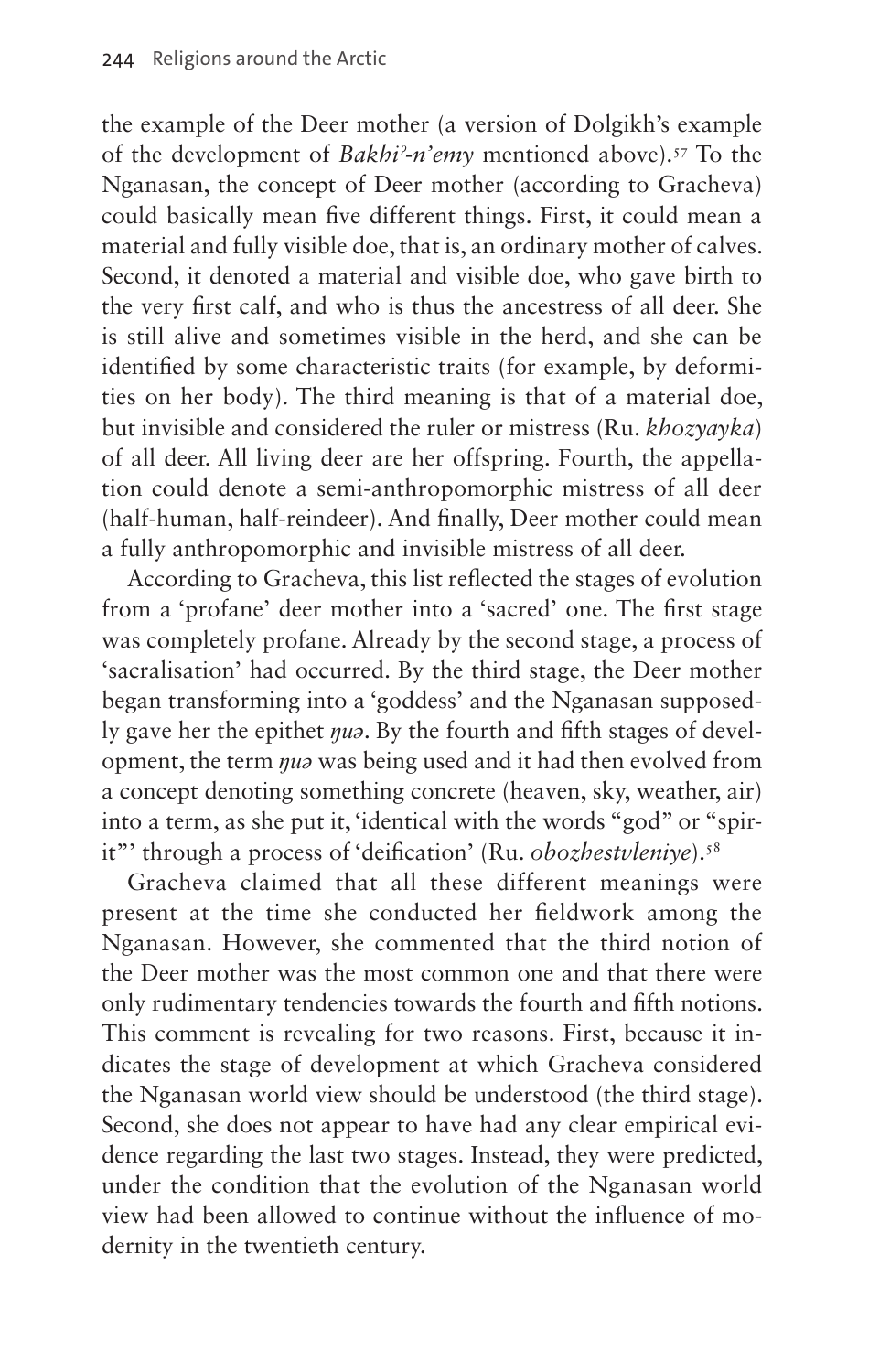## **Concluding Remarks**

The translation of *ŋuə* into 'god' (alternatively 'devil, demon') was already at hand when Soviet ethnographers met the Nganasan. The Nganasan themselves used it when speaking Russian. This translation was a legacy of Christian missionaries and earlier ethnographers, who had coupled *ŋuə* with the concept of 'god'. In this sense, Soviet ethnographers were dependent on previous cartographers and maps, and it was difficult for them to entirely disregard this translation and classification. However, they managed to make this translation meaningful in the context of a Marxist-Leninist interpretation of the evolution of human thought and religion.

Soviet ethnographers apparently found the Nganasan category *ŋuə* to be complex and not easily translatable into Russian. Nonetheless, with evolutionism as a fundamental theoretical tool, they thought it would be possible to come to terms with the complexities of *ŋuə* in relation to the technical terminology they had inherited, re-evaluated from a Marxist perspective. Evolutionism also allowed them to not only speculate about the past or original conceptions of the Nganasan, but also about primeval human beings in general, in the material that they gathered in the twentieth century. They could also hypothesise about what would become of these conceptions. Originally, the *ŋuəˀ* were not gods, but quite material entities that had been rationally conceptualised as such by the ancestors of the Nganasan. It was only as a consequence of the changes in the 'material practice' and in the social structure – practices and structures that Nganasan ideas and world view reflected – that *ŋuəˀ* became abstracted and 'spiritualised' into spirits, goddesses of nature, and eventually gods on par with deities in other world views.

Soviet ethnographers were schooled in Marxist evolutionism. This was more pronounced during the second half of the Soviet period and this is why Popov, compared to the other Soviet Nganasanologists, relied on a more general, non-Marxist evolutionist theory. Marxist-Leninist theory was virtually the only theoretical model that was accepted or credible in Soviet ethnographic research. From the perspective of Soviet ideology, it was important and meaningful to show how human conceptions had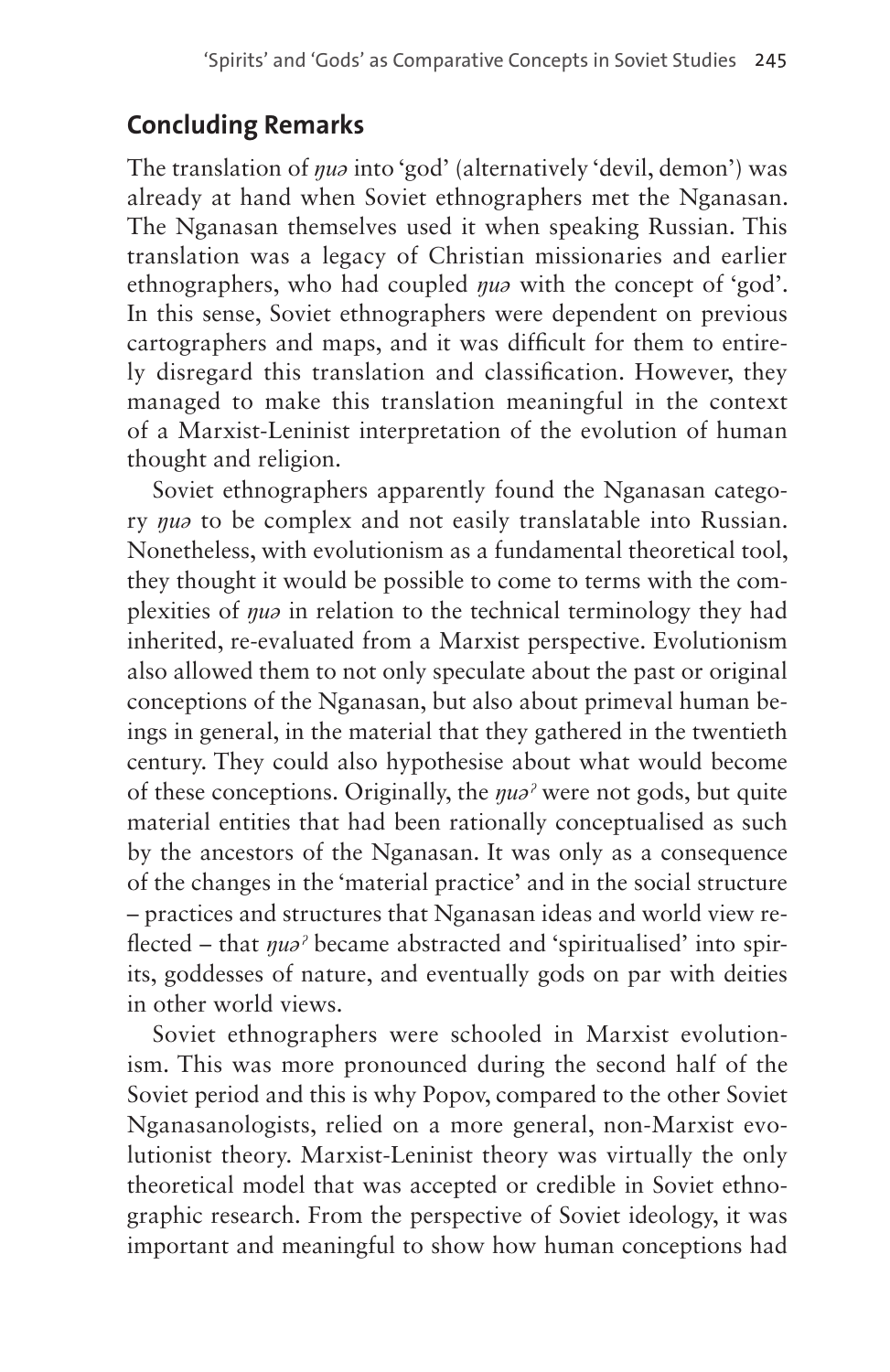originally been materialistic and realistic, how they reflected a primitive egalitarian society with females in dominant positions, both among humans and in mythology, and how these conceptions had finally developed into conceptions that were 'identical with the words "god" or "spirit"', to quote Gracheva. This became a way of revealing the worldly origin of religion. In doing so, Soviet ethnographers also implied that it was quite possible for humans to have a non-religious, materialistic and egalitarian world view.

However, the question remains whether this analogy between *ŋuəˀ* and *spirits* and *gods* is reliable and meaningful outside the Marxist evolutionist context in which the Soviet ethnographers worked. I would say that the analogy is still rather weak, primarily because it was taken for granted. It was an inherited analogy, and no real attempts were made by Soviet ethnographers to establish criteria for comparisons among *ŋuəˀ* and other so-called spirits and gods. When Popov described *ŋuəˀ*, he used his own technical terminology – the higher logical types 'spirit masters', 'spirits' and 'gods' – rather than the lower logical types present among the Nganasan. Thus, his systematisation relied more on evolutionist theories than on his own empirical material. The same applies to the systematisations made by Dolgikh, Simchenko and Gracheva. The acquaintance of the scholars with evolutionism and Marxism preceded their acquaintance with the Nganasan world view and it is obvious that the evolutionist and Marxist theories made them select and understand their empirical data the way they did. Thus, it is difficult to see how the reconstructions of the Nganasan world view they proposed could be substantiated without the help of Marxist evolutionist theory.

However, for the sake of argument, let us assume that they were correct in their conclusions about the evolution of the notions of *ŋuəˀ*. Would we then be able to draw any general conclusions about the evolution of so-called spirits and gods from this? If we were to follow Russell's and Carter's rules we would not, at least not before we had traced the same common causes of notions of spirits or gods elsewhere – of *jinn*s, *daimon*s, *haltija*s, *kami*s, *Allah*, *Aphrodite*, *Ukko*, etc. From a strictly scientific perspective, I would say that the Soviet ethnographers' analogies between *ŋuəˀ*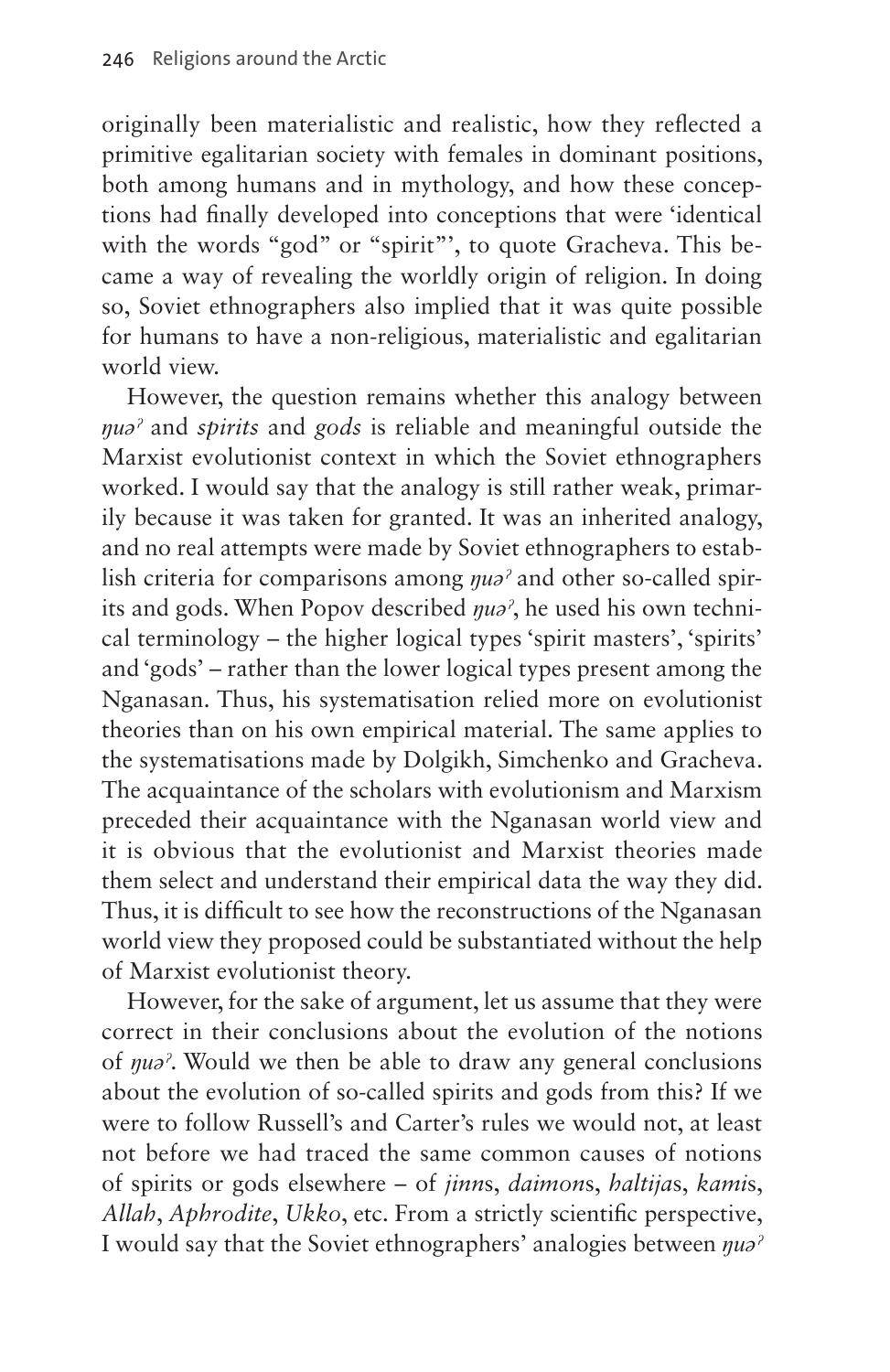and *spirits* and *gods* remain weak analogies and hypotheses, not substantiated results. This does not mean that their analogies and explanations are entirely implausible. I admit that, by virtue of their sheer logic, to some extent they are rhetorically persuasive and pedagogical. However, these analogies were first and foremost made meaningful in the Soviet context. Thus, if Soviet studies on the Nganasan world view are to be used as sources for future studies of religion (Nganasan religion or religion in general), the meanings and meaningfulness assigned to the technical terminology of Soviet ethnographers must be taken into account. We should not perpetuate their terminology without critical reflection, just as earlier Christian theological terminology should not be perpetuated uncritically.

### **Notes**

<span id="page-20-0"></span>1. See Sundström 2008: 217–220.

<span id="page-20-1"></span>2. Since the present volume (and the seminar preceding it) is on comparison and source criticism, it could be added that my discussion here partly serves as a source critical evaluation of the ideological and theoretical biases of the ethnographies concerned. This is an important task because the lion's share of the data we have on the Nganasan world view, up until the end of the twentieth century, stems from Soviet ethnographers. However, in this chapter I confine myself to discussing the comparative categories used in the Soviet texts.

<span id="page-20-2"></span>3. Tylor (1871) 1958: 8–11. Tylor further defined 'spiritual beings' as beings that 'are held to affect or control the events of the material world, and man's life here and hereafter; and it being considered that they hold intercourse with men, and receive pleasure or displeasure from human actions'. Such beliefs inevitably result in reverence, propitiation and worship of the beings in question. Tylor called this doctrine 'animism' and contended that it was found among 'savages' and 'civilized men' alike.

<span id="page-20-3"></span>4. See e.g. Kryvelev 1956: 183; and the entry *bog* ('god') in *Bol'shaya sovetskaya entsiklopediya* 1950 and 1970.

<span id="page-20-4"></span>5. Regarding this common scientific definition of religion in Soviet research, the ethnographer of religion, Yuriy Semenov (1980: 56),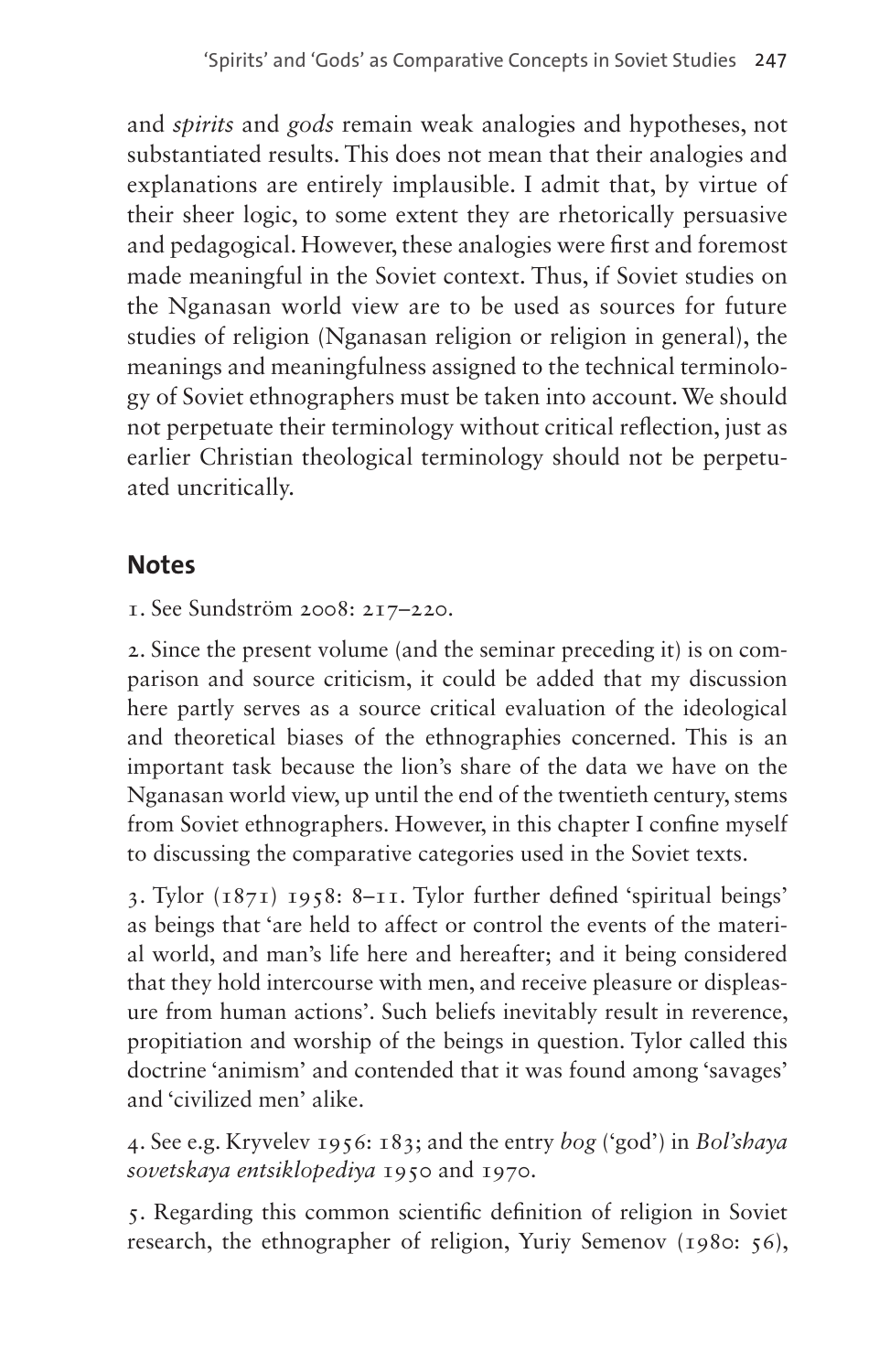felt a need to specify that: 'The essence of religion is not belief in the supernatural in general, but in [belief in] supernatural power. Furthermore, not in supernatural power in general, but in such [a power] that controls every concrete human being in daily life, [and] that decides whether after death, they are rewarded with salvation in heaven or condemned to torment in hell. Where there is no belief in such a power, there is no religion. In particular, deism, in which god emerges as a supernatural power who has created the world, but who does not interfere in human affairs, is not religion.' Semenov's clarification is in accord with Tylor's concept of spiritual beings (cf. note 3). In Semenov's way of phrasing, it is more obvious that it was mainly Judeo-Christian beliefs that served as a prototype for his definition.

<span id="page-21-0"></span>6. Smith  $(1971)$  1993: 244–249. It is interesting to note that Smith states that what is described and compared in Herodotus' history book are the different peoples' 'religions'. However, Herodotus never used, and probably never implied, any concept of religion in the modern sense. He wrote about 'gods', 'sacrifices', 'customs', 'oracles', 'burial practices', etc. as separate features for comparison among different peoples. It is rather Smith, together with many of us present-day readers, who imply 'religion' to be a unifying concept for such features (cf. Nongbri 2013 for a discussion on the lack of correspondences to the modern concept of religion in Antiquity). As Schilbrack (2010; 2017), to my mind, has convincingly argued, this does, however, not disqualify the applicability of 'our' modern concept of religion to foreign or historical cultures, in which it was unheard-of.

<span id="page-21-1"></span>7. Kenneth L. Pike (1967: 37 f.), who coined the dichotomy of emic/ etic for linguistics, with etic terms corresponding to what are usually called technical or scientific terms, emphasised that an etic approach was tantamount to a comparative approach in anthropology (and related disciplines).

<span id="page-21-2"></span>8. Even in so-called universalistic interpretations in which conceptions of 'gods' (or 'spirits') of all times and places are understood as human responses to either the same transcendent reality or the same material (worldly) reality, the *differences* among the various conceptions of 'gods' (or 'spirits') are normally acknowledged (together with the similarities).

<span id="page-21-3"></span>9. Carter 1998: 136 f.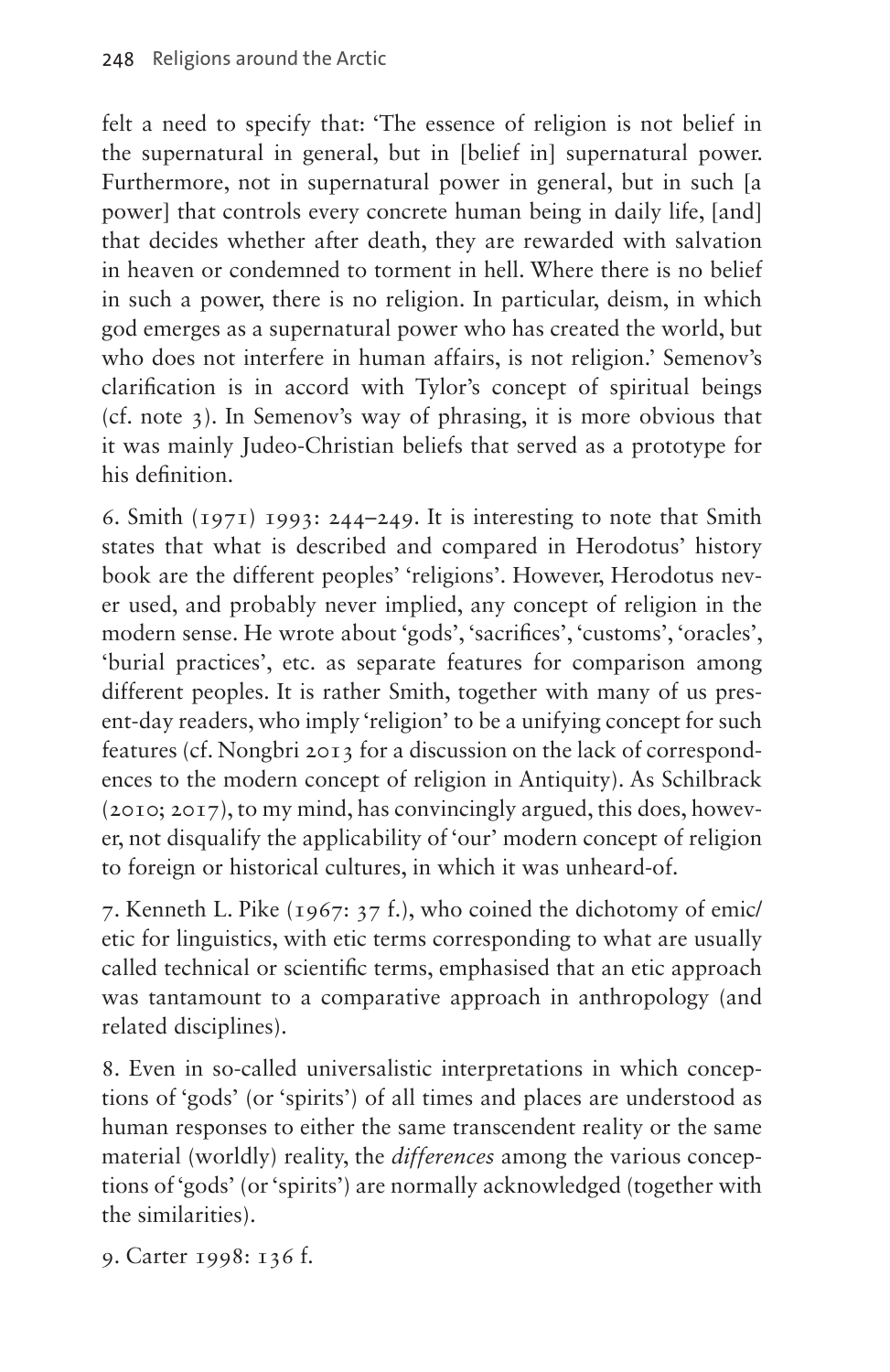- <span id="page-22-0"></span>10. Carter 1998: 139–145.
- <span id="page-22-1"></span>11. Carter 1998: 141.
- <span id="page-22-2"></span>12. Freiberger 2016: 60.
- <span id="page-22-3"></span>13. Bartha 2019.

<span id="page-22-4"></span>14. Pyysiäinen & Ketola 1999: 209. This quote is very similar to the contention of the Ugandan anthropologist Okot p'Bitek who, in 1971, wrote that the 'African deities' described in scholarly books on indigenous African religions 'clothed with the attributes of the Christian God, are, in the main, creations of the students of African religions'. p'Bitek criticised, among others, the theologian and scholar of African religions, John S. Mbiti, for having 'smuggled enough Greek metaphysical material to hellenise three hundred African deities' (p'Bitek quoted in Cox 2014: 1 and Westerlund 1985: 62, respectively). In a later article, Pyysiäinen proposed the concept of 'counter-intuitive agents', instead of 'gods', and found that by this reconceptualisation 'we arrive at a precise, theoretically motivated, and empirically testable concept' (Pyysiäinen 2003: 163). However, as far as I can judge, his suggestion entails merely a change of term rather than a redefinition of the concept or category labelled by this term. From the above quote, it appears that p'Bitek also believed that a change of term from *gods* to *deities* avoided the problems he had identified.

<span id="page-22-5"></span>15. I take this to include, beside the Germanic *god* (and cognates), all translations of the Hebrew *'ēl* / *'élōah* / *'ĕlōhīm* and Greek *theos* from the original Christian canon to other languages, such as the Latin *deus* (etymologically related to the Greek term), the Church Slavonic *bog'*, and so on.

<span id="page-22-6"></span>16. Cox 2014.

<span id="page-22-7"></span>17. Cox 2014: 143.

<span id="page-22-8"></span>18. See e.g. Schüssler Fiorenza & Kaufman 1998: 137 f.; Gericke (2017: 1–3) provides an elucidating sample of different usages of *'ēl*  / *'élōah* / *'ĕlōhīm* in the Hebrew Bible and comments that this shows that these words could 'be used to denote an almost inordinate variety of phenomena'.

<span id="page-22-9"></span>19. As well as in certain present-day missionary understandings, for that matter, see e.g. Vallikivi 2011 for examples of Pentecostal Christian missions among a group of Samoyedic speakers.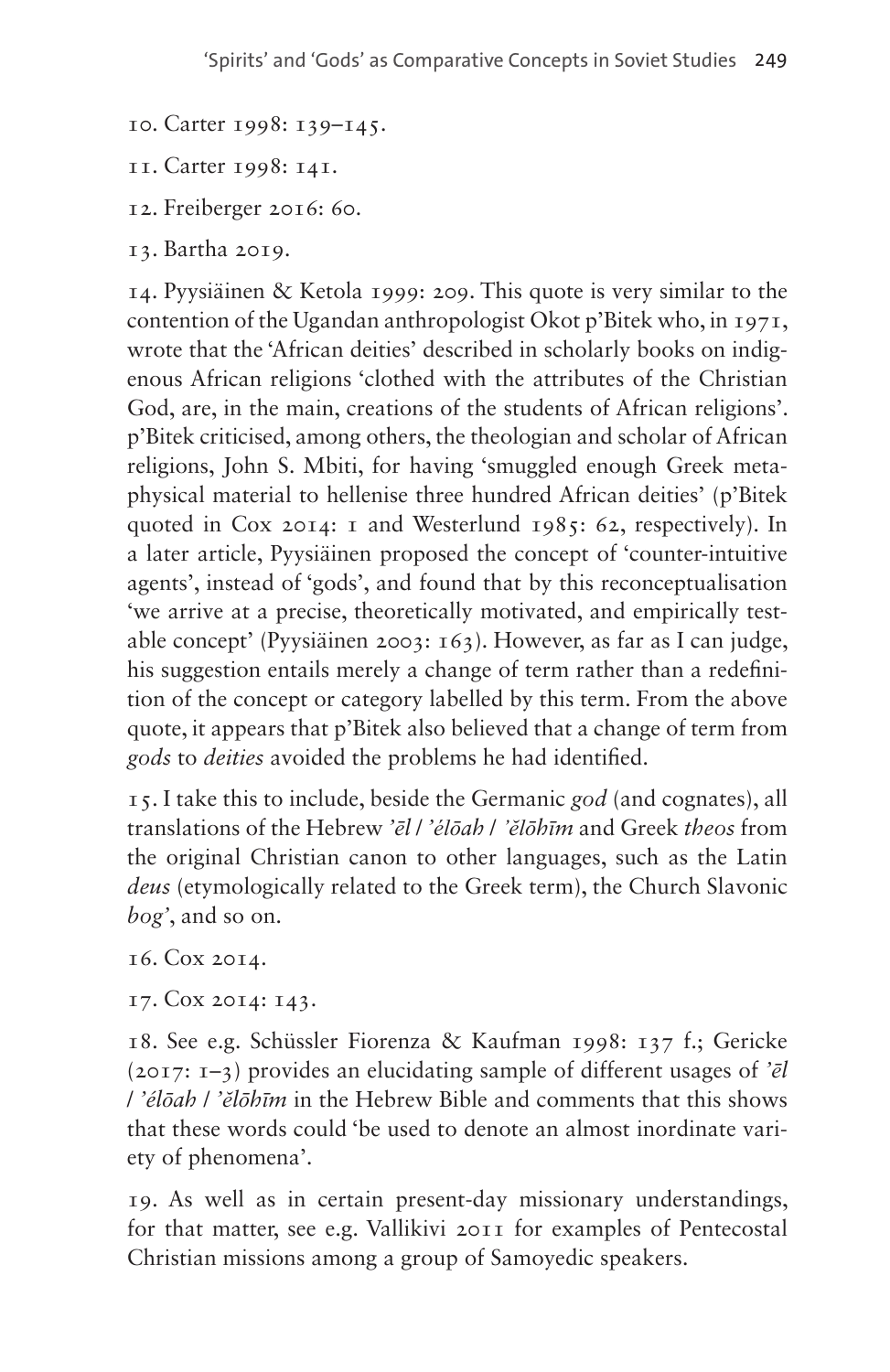<span id="page-23-0"></span>20. Sundström 2012.

<span id="page-23-1"></span>21. Paden (1988) 1994: 122.

<span id="page-23-2"></span>22. For a more extensive discussion of Pyysiänen's and Ketola's argument, as well as of Carter's theories and the problem of category formation regarding 'spirits' and 'gods' in the academic study of religions, see Sundström 2008: 29–73.

<span id="page-23-3"></span>23. Apart from the Nganasan, Popov specialised in the ethnography of the Dolgan, a hunting and reindeer-breeding people on the Taymyr Peninsula. The Dolgan language is closely related to Sakha, which was Popov's mother tongue together with Russian. He also studied so-called shamanism among the Sakha. For biographical information on Popov, see Sundström 2008: 116–121.

<span id="page-23-4"></span>24. Popov (1945) 1984: 43. Even though the Nganasan avoided contact with Christian missionaries, there had been a mission on the Taymyr Peninsula ever since the end of the seventeenth century. There were no schools for the Nganasan until the 1930s. On the Christian mission among the Nganasan, see Gracheva 1979.

<span id="page-23-5"></span>25. Popov (1945) 1984: 65.

<span id="page-23-6"></span>26. Exactly whom Popov included in this 'us' is a bit unclear, but I take it that he meant the prototypical mind of rationalistic moderns, or just his fellow Soviet scholars. But this might be the same thing.

<span id="page-23-7"></span>27. Popov presented his theory on the evolution of animism, using data from his studies of the Dolgan as empirical examples. The article was published in 1958, but the publication was preceded by a heated peer-review debate involving several renowned Soviet scholars, including ethnographers, archaeologists, a historian of religions, a psychologist and a philosopher. Many of his reviewers criticised Popov for putting forth un-Marxist ideas. For a detailed presentation and discussion of Popov's article and the peer-reviewers' criticism, see Sundström 2008: 121–144.

<span id="page-23-8"></span>28. Tret'yakov 1869: 414.

<span id="page-23-9"></span>29. Popov 1936: 48 ff.; Popov (1945) 1984: 47 ff.; for a summary in Swedish of Popov's presentation of *ŋuə*, see Sundström 2008: 223 ff.

<span id="page-23-10"></span>30. Dolgikh 1976: 20. For biographical notes on Dolgikh, see Sundström 2008: 205–210.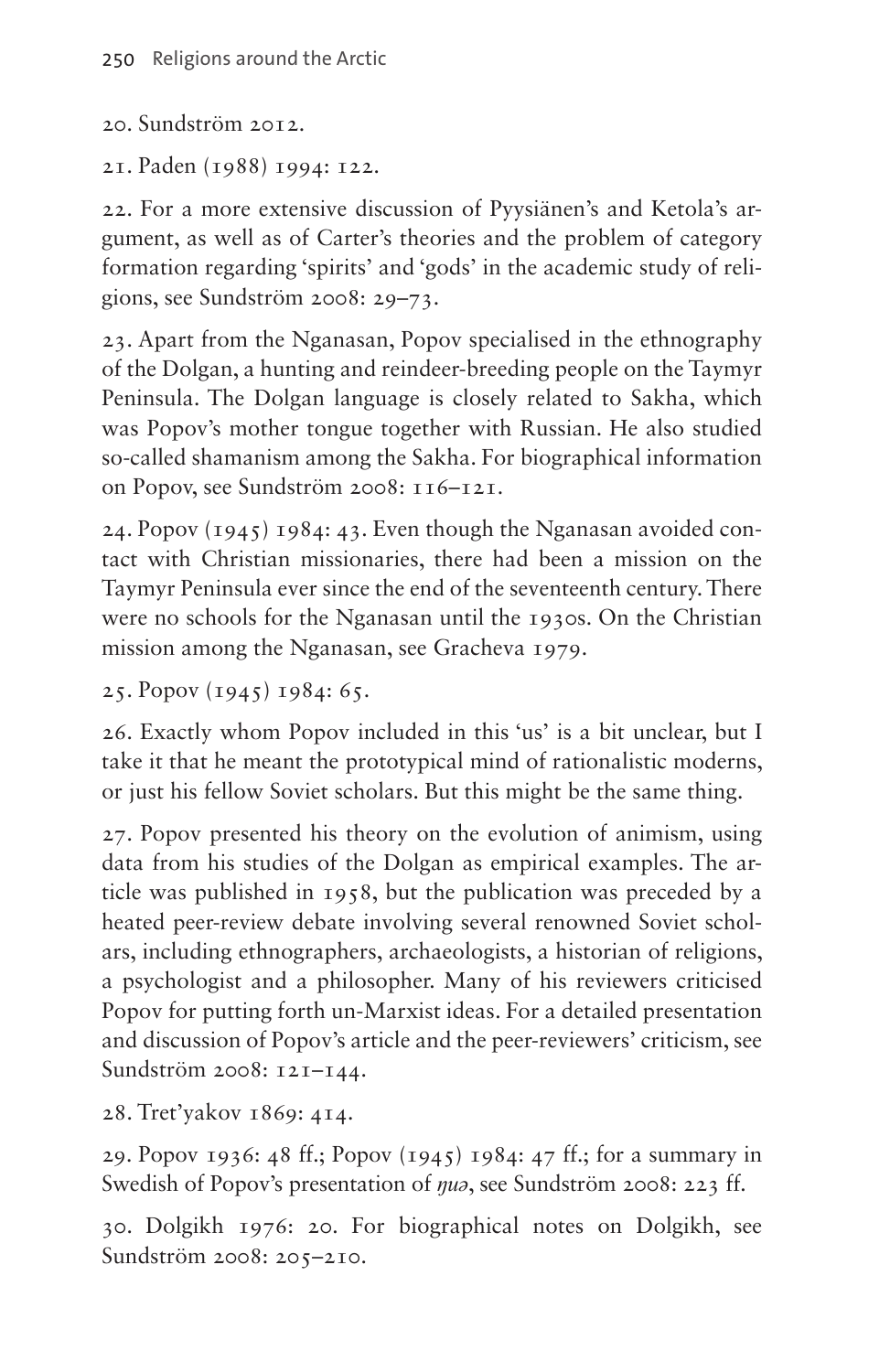<span id="page-24-0"></span>31. Dolgikh 1968; Dolgikh 1976.

<span id="page-24-1"></span>32. Kryvelev 1956.

<span id="page-24-2"></span>33. Engels presented his theory in the book *Der Ursprung der Familie, des Privateigenthums und des Staats* in 1884. For further information on the role of the theory of matriarchy or mother-right in Soviet scholarship, see Sundström 2007: 39 f.

<span id="page-24-3"></span>34. Dolgikh 1968: 214 ff.

<span id="page-24-4"></span>35. Dolgikh 1968: 214, 224 f.; Dolgikh 1976: 21.

<span id="page-24-5"></span>36. Dolgikh 1968: 216, 224 f.

<span id="page-24-6"></span>37. The Nganasan language has different words for wild and domesticated reindeer, *bakhi* and *taa*, respectively. According to Dolgikh's information, the Nganasan also conceived of *Taa-n'emy*, 'Mother of domesticated reindeer'.

<span id="page-24-7"></span>38. Dolgikh 1968: 224 ff.

<span id="page-24-8"></span>39. The reason why I present Simchenko's research here before Gracheva's – despite the fact that he was a year younger than her – is that he conducted his fieldwork among the Nganasan earlier than she did, and his first publications on Nganasan ethnography appeared before hers. Thus, his research influenced Gracheva's more than Gracheva's research influenced his.

<span id="page-24-9"></span>40. See further, Sundström 2008: 210–212.

<span id="page-24-10"></span>41. Dolgikh 1976: 24 f.

<span id="page-24-11"></span>42. Simchenko 1996a: 14; Simchenko 1976: 289.

<span id="page-24-12"></span>43. Simchenko 1963: 169

<span id="page-24-13"></span>44. Simchenko 1996b: 28.

<span id="page-24-14"></span>45. Simchenko 1976: 268; Kortt & Simčenko 1990: 31; Simchenko 1996a: 13; Simchenko 1996b: 5 f., 12 f.

<span id="page-24-15"></span>46. Simchenko 1976: 264 ff.; Kortt & Simčenko 1985: 120, 136.

<span id="page-24-16"></span>47. Simchenko 1996a: 14.

<span id="page-24-17"></span>48. Kortt & Simčenko 1990: 33, 100 f.

<span id="page-24-18"></span>49. Simchenko 1976: 289; Kortt & Simčenko 1990: 31 f.; Simchenko 1996a: 13–15, 182.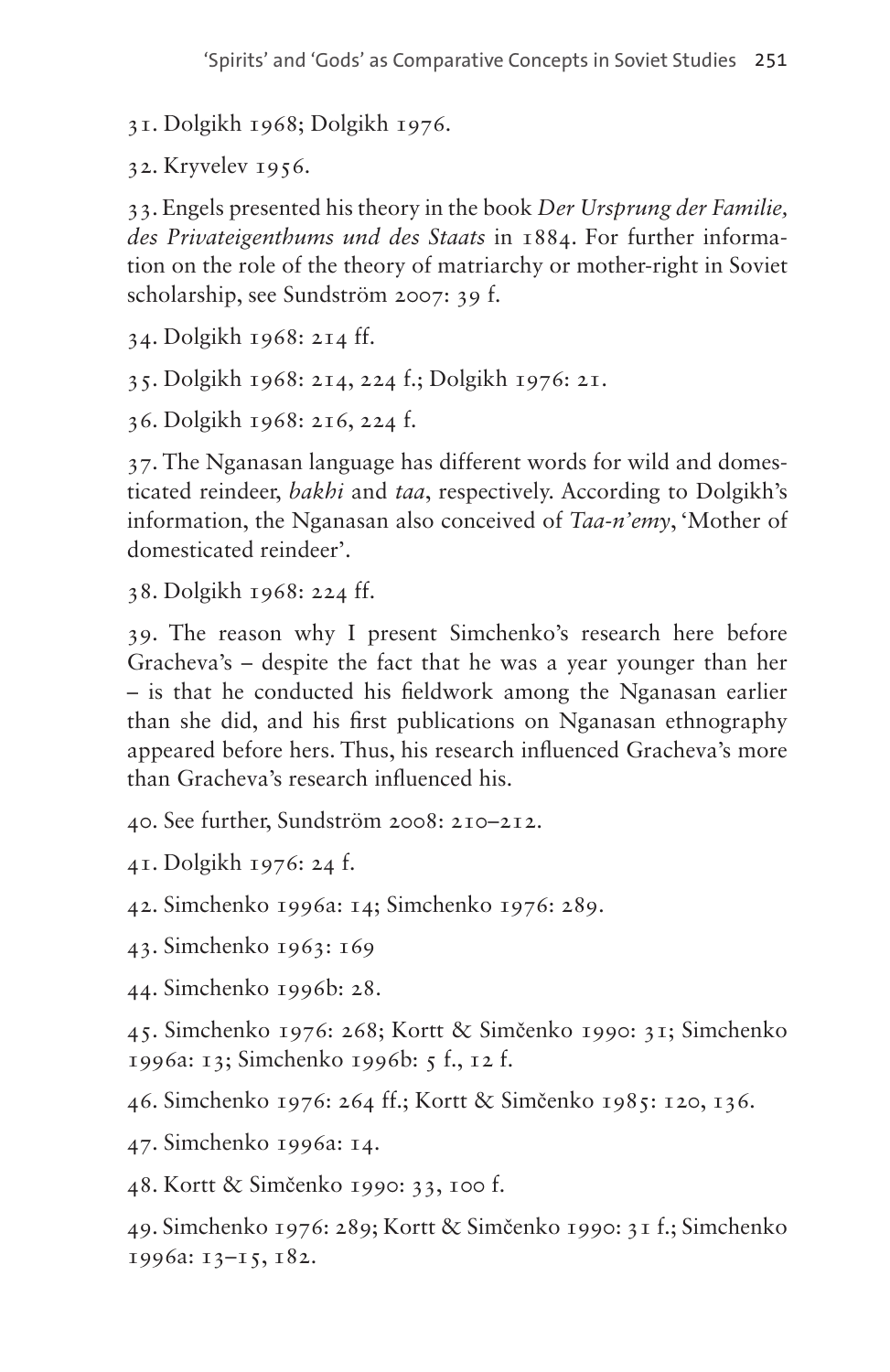<span id="page-25-0"></span>50. See further, Sundström 2008: 212–215.

<span id="page-25-1"></span>51. This was the common period referred to by Soviet ethnographers studying the peoples of the Soviet North in the 1970s and 1980s, because they often chose to rely on the information of informants born at the turn of that century, i.e. persons who had been brought up before the Russian Revolution and the subsequent modernisation of the indigenous northern societies.

- <span id="page-25-2"></span>52. Gracheva 1983: 31, 48.
- <span id="page-25-3"></span>53. Gracheva 1983: 52–75; see also Gracheva 1975 and Gracheva 1976.

<span id="page-25-4"></span>54. Gracheva 1983: 15.

<span id="page-25-5"></span>55. Gracheva 1983: 52–75.

<span id="page-25-6"></span>56. Gracheva 1983: 23, 27.

<span id="page-25-7"></span>57. Regrettably, Gracheva does not mention any Nganasan name or term for this being. She only discussed the Russian *Olen'-mat'*, literally translated as 'Deer mother'. For this reason, it is unclear whether the concept referred to the mother of wild or domesticated reindeer, or perhaps the mother of deer in general. The lack of a Nganasan term for this being also gives the impression that she is a theoretical construct of Gracheva's, rather than an empirically documented notion collected from the Nganasan.

<span id="page-25-8"></span>58. Gracheva 1983: 49–50.

### **References**

- Bartha, Paul. 2019. Analogy and analogical reasoning. *The Stanford Encyclopedia of Philosophy* (spring 2019 edition). Ed. E.N. Zalta. Stanford University; URL = [https://plato.stanford.edu/archives](https://plato.stanford.edu/archives/spr2019/entries/reasoning-analogy/) [/spr2019/entries/reasoning-analogy/](https://plato.stanford.edu/archives/spr2019/entries/reasoning-analogy/) (accessed 25 Aug. 2019).
- Carter, Jeffrey R. 1998. Description is not explanation: a methodology of comparison. *Method and Theory in the Study of Religions* 10, pp. 133–148.
- Cox, James L. 2014. *The Invention of God in Indigenous Societies*. Durham: Acumen.
- Dolgikh, Boris O. 1968. Matriarkhal'nye cherty v verovaniyakh nganasan. *Problemy antropologii i istoricheskoy etnografii Azii*, pp. 214–229. [Ed.] V.P. Alekseev. Moskva: Nauka.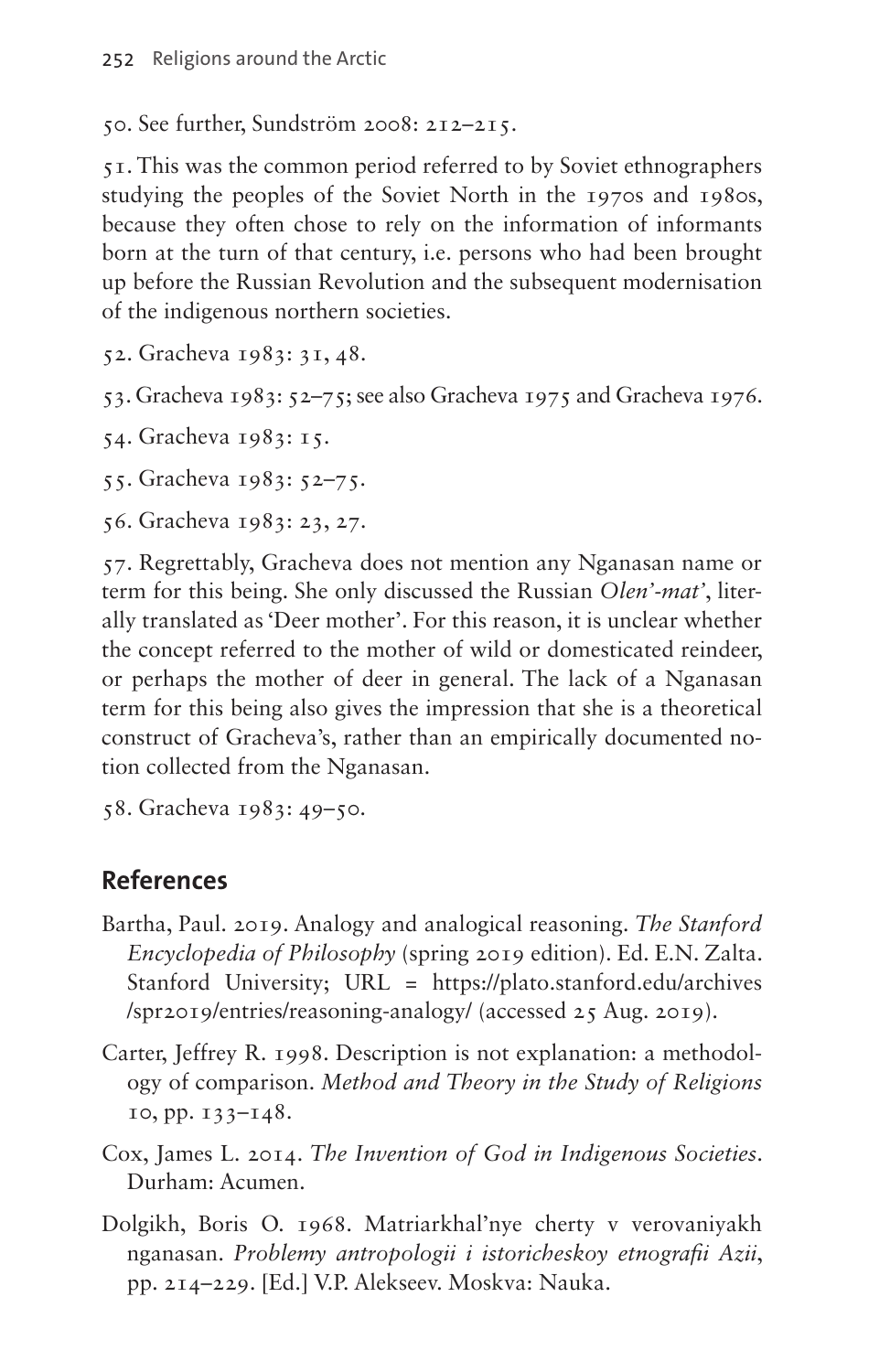——— 1976. *Mifologicheskiye skazki i istoricheskoye predaniya nganasanov*. Moskva: Nauka.

- Engels, Friedrich. 1884. *Der Ursprung der Familie, des Privateigenthums und des Staats*. Hottingen-Zürich: Schweizerische Genossenschaftsbuchdruckerei.
- Freiberger, Oliver. 2016. Modes of comparison: towards creating a methodological framework for comparative studies. *Interreligious Comparisons in Religious Studies and Theology: Comparison Revisited*, pp. 53–71. Eds. P. Schmidt-Leukel & A. Nehring. London: Bloomsbury.
- Gericke, Jaco 2017. *What Is a God?: Philosophical Perspectives on Divine Essence in the Hebrew Bible*. London: T&T Clark.
- Gracheva, Galina N. 1975. K metodike izucheniya rannikh predstavleniya o cheloveke (na nganasanskom materiale). *Sovetskaya etnografiya* 4, pp. 51–59.

——— 1976. On the methodology of studying early concepts of man (on Nganasan material). *Soviet Anthropology and Archaeology: A Journal of Translations*, Summer 1976, pp. 22–38.

——— 1979. K voprosu o vliyanii khristianizatsii religioznye predstavleniya nganasan. *Khristianstvo i lamaizm u korennogo naseleniya Sibiri (vtoraya polovina XIX–nachalo XX v.)*, pp. 29–49. [Ed.] I.S. Vdovin. Leningrad: Nauka.

——— 1983. *Traditsionnoye mirovozzreniye okhotnikov Taymyra*. Leningrad: Nauka.

Kortt, Ivan R. & Jurij B. Simčenko 1985. *Wörterverzeichnis der nganasanischen Sprache*. 1, Nganasan–Deutsch–Russisches Glossar. Berlin: Systemata Mundi, Institut der Erforschung fremder Denksysteme und Organisationsformen.

——— 1990. *Materialien zur geistigen und dinglichen Kultur der Nganasan-Samojeden*. 2, Materialien. Berlin: Systemata Mundi, Institut der Erforschung fremder Denksysteme und Organisationsformen.

- Kryvelev, Iosif A. 1956. K kritike animisticheskoy teorii. *Diskussii i obsuzhdenii* 2, pp. 183–194.
- Nongbri, Brent. 2013. *Before Religion: A History of a Modern Concept*. New Haven, CT: Yale University Press.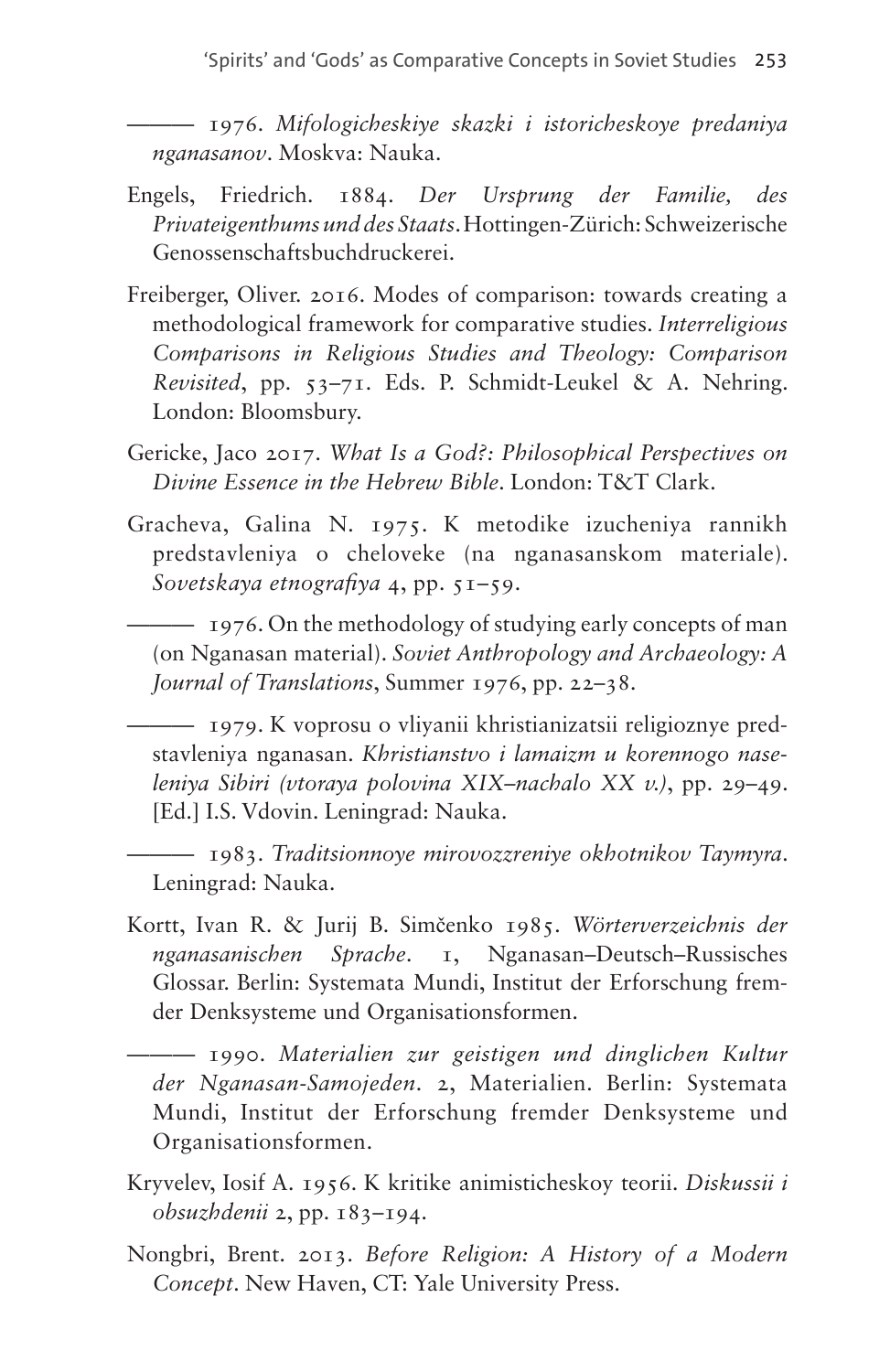- Paden, William E. (1988) 1994. *Religious Worlds: The Comparative Study of Religion*. Boston, MA: Beacon Press.
- Pike, Kenneth L. 1967. *Language in Relation to a Unified Theory of the Structure of Human Behavior*. The Hague: Mouton & Co.
- Popov, Andrey A. 1936. *Tavgitsiy: materialy po etnografii avamskikh i vedeyevskikh tavgitsev*. Moskva: Izdatel'stvo Akademii Nauk SSSR.
	- ——— 1958. Perezhitki drevnikh doreligioznykh vozzreniy dolganov na prirodu. *Sovetskaya etnografiya* 2, pp. 77–99.
- ——— (1945) 1984. *Nganasany: sotsial'noye ustroystvo i verovaniya*. [Eds.] G.N. Gracheva & C.M. Taksami. Leningrad: Nauka.
- Pyysiäinen, Ilkka. 2003. Buddhism, religion, and the concept of 'god'. *Numen: International Review for the History of Religions* 50, pp. 145–171.
- Pyysiäinen, Ilkka & Kimmo Ketola. 1999. Rethinking 'god': the concept 'god' as a category in the comparative religion. *Approaching Religion* 1 (Scripta Instituti Donneriani Aboensis 17:1), pp. 207–214. Ed. Tore Ahlbäck. Turku: Donner Institute for Research in Religious and Cultural History.
- Schüssler Fiorenza, Francis & Gordon D. Kaufman. 1998. God. *Critical Terms for Religious Studies*, pp. 136–159. Ed. M.C. Taylor. Chicago, IL: The University of Chicago Press.
- Schilbrack, Kevin. 2010. Religions: are there any? *Journal of the American Academy of Religion* 78:4, pp. 1,112–1,138.
	- ——— 2017. A realist ontology of religion. *Religion* 42:7, pp. 161–178.
- Semenov, Yuriy. 1980. O sushchnosti religii. *Sovetskaya etnografiya* 2, pp. 49–63.
- Simchenko, Yuriy B. 1963. Prazdnik Any'o-dyaly u avamskikh nganasan. *Sibirskiy etnograficheskiy sbornik* (Trudy Instituta Etnografii im. N.N. Miklukho-Maklaya, Novaya seriya), pp. 168–179. Moskva: Izdatel'stvo Akademii Nauk SSSR.

——— 1976. *Kul'tura okhotnikov na oleney Severnoy Azii*. Moskva: Nauka.